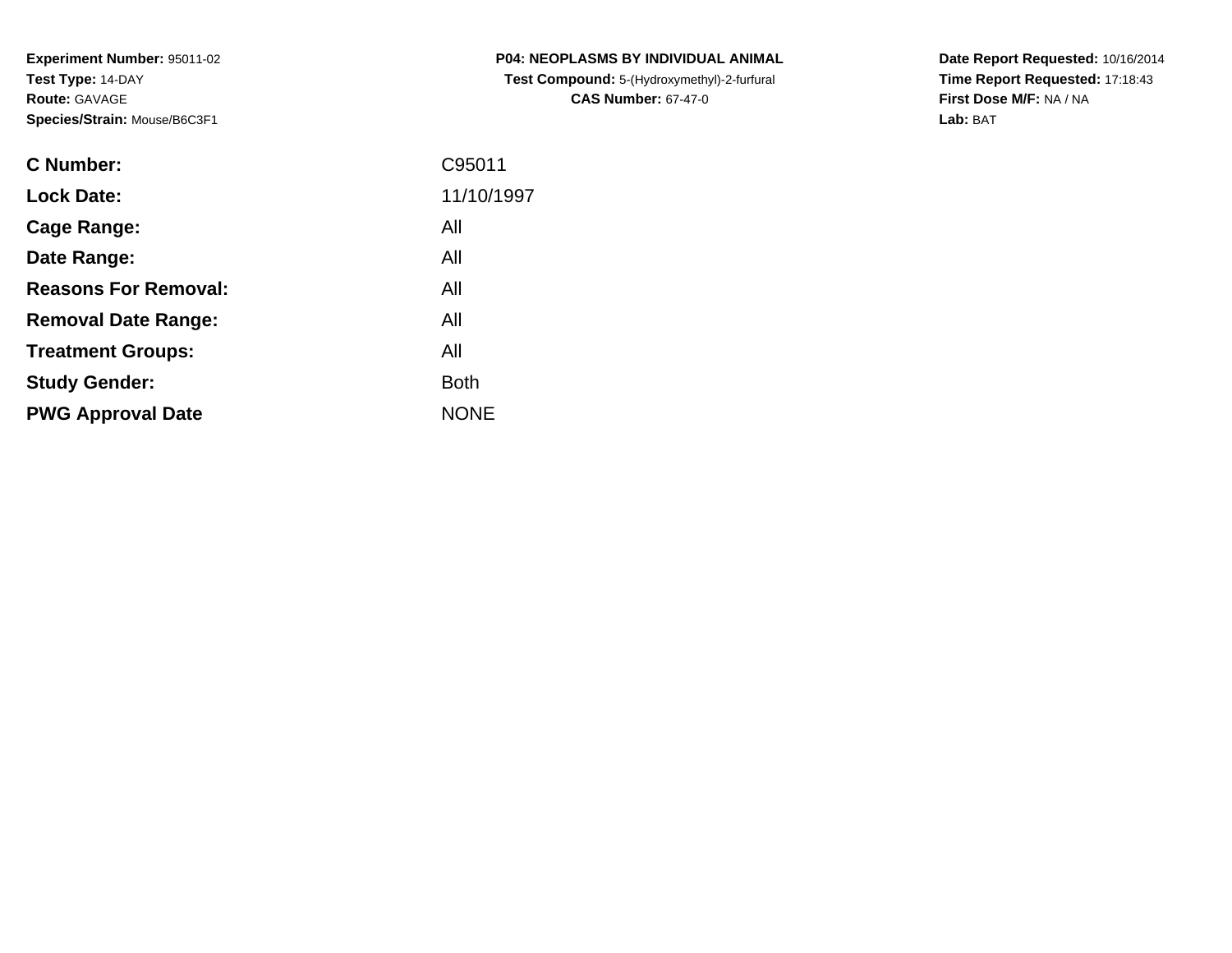**Species/Strain:** Mouse/B6C3F1

**P04: NEOPLASMS BY INDIVIDUAL ANIMAL**

**Test Compound:** 5-(Hydroxymethyl)-2-furfural

**CAS Number:** 67-47-0

**Date Report Requested:** 10/16/2014**Time Report Requested:** 17:18:43**First Dose M/F:** NA / NA**Lab:** BAT

| <b>B6C3F1 Mouse Male</b><br>0 MG/KG                                                                           | DAY ON TEST      | $\boldsymbol{\theta}$<br>0<br>$\frac{2}{2}$ | 0<br>0<br>$\boldsymbol{2}$<br>$\overline{\mathbf{c}}$  | 0<br>0<br>$\frac{2}{2}$               | 0<br>0<br>$\frac{2}{2}$                   | 0<br>$\boldsymbol{\theta}$<br>$\boldsymbol{2}$<br>$\overline{c}$ |                       |
|---------------------------------------------------------------------------------------------------------------|------------------|---------------------------------------------|--------------------------------------------------------|---------------------------------------|-------------------------------------------|------------------------------------------------------------------|-----------------------|
|                                                                                                               | <b>ANIMAL ID</b> | 0<br>0<br>0<br>8<br>1                       | $\mathbf 0$<br>0<br>$\mathbf 0$<br>8<br>$\overline{2}$ | $\pmb{0}$<br>0<br>$\pmb{0}$<br>8<br>3 | $\mathbf 0$<br>0<br>$\mathbf 0$<br>8<br>4 | $\mathbf 0$<br>0<br>0<br>8<br>5                                  | <i><b>*TOTALS</b></i> |
| <b>Alimentary System</b>                                                                                      |                  |                                             |                                                        |                                       |                                           |                                                                  |                       |
| Intestine Large, Colon<br>Liver<br>Stomach, Forestomach<br>Stomach, Glandular<br><b>Cardiovascular System</b> |                  | +<br>$\ddot{}$<br>$\ddot{}$<br>$+$          | $\ddot{}$<br>$+$<br>$+$<br>$+$                         | $\ddot{}$<br>$+$<br>$+$<br>$+$        | +<br>$+$<br>$+$<br>$+$                    | $\ddot{}$<br>$\ddot{}$<br>$\ddot{}$<br>$\ddot{}$                 | 5<br>5<br>5<br>5      |
| <b>NONE</b><br><b>Endocrine System</b>                                                                        |                  |                                             |                                                        |                                       |                                           |                                                                  |                       |
| <b>NONE</b><br><b>General Body System</b>                                                                     |                  |                                             |                                                        |                                       |                                           |                                                                  |                       |
| <b>NONE</b><br><b>Genital System</b>                                                                          |                  |                                             |                                                        |                                       |                                           |                                                                  |                       |
| <b>NONE</b><br><b>Hematopoietic System</b>                                                                    |                  |                                             |                                                        |                                       |                                           |                                                                  |                       |
| <b>NONE</b><br><b>Integumentary System</b>                                                                    |                  |                                             |                                                        |                                       |                                           |                                                                  |                       |
| <b>NONE</b><br><b>Musculoskeletal System</b>                                                                  |                  |                                             |                                                        |                                       |                                           |                                                                  |                       |

+ ..Tissue examined microscopically

I ..Insufficient tissue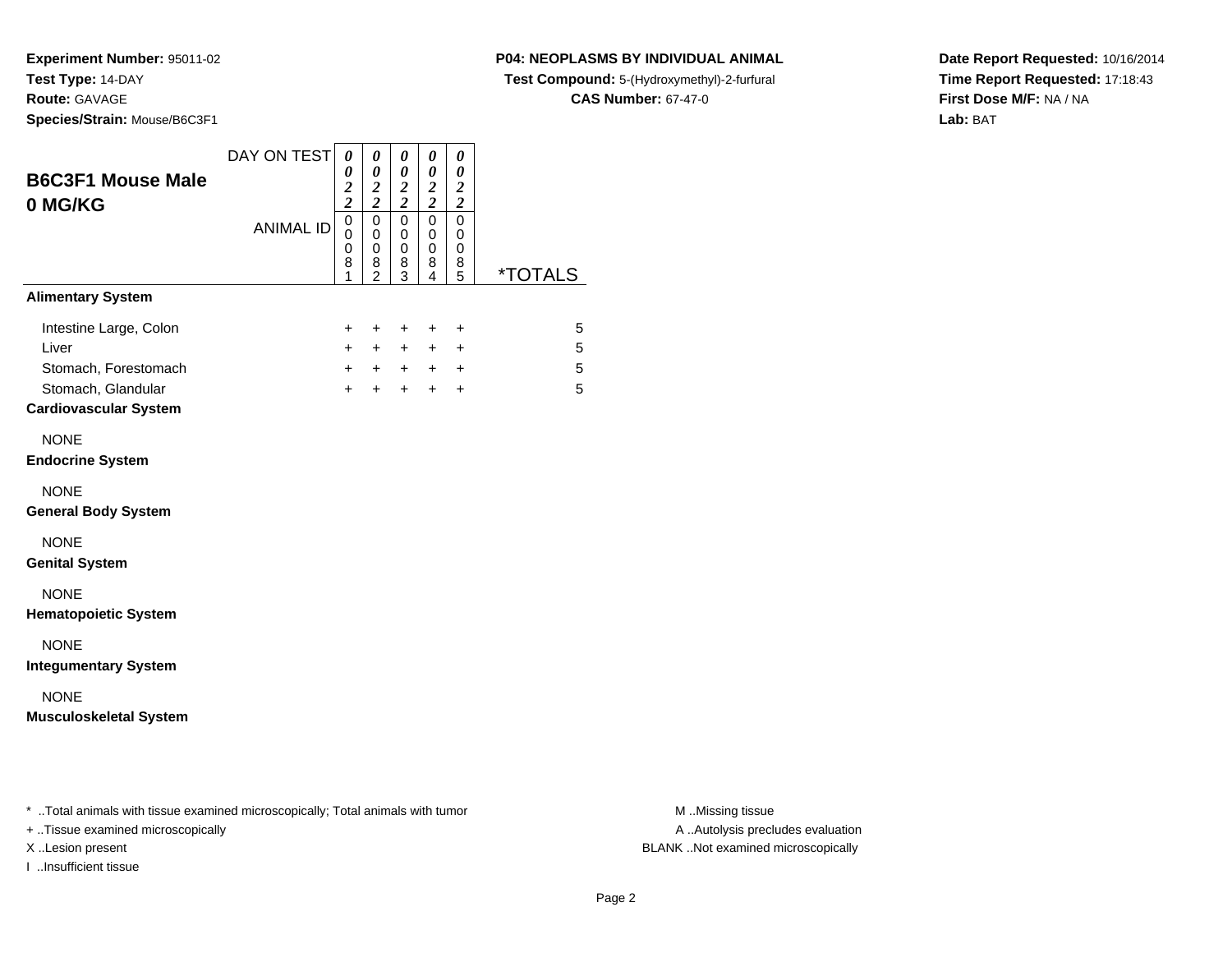### **P04: NEOPLASMS BY INDIVIDUAL ANIMAL**

**Test Compound:** 5-(Hydroxymethyl)-2-furfural

**CAS Number:** 67-47-0

**Date Report Requested:** 10/16/2014**Time Report Requested:** 17:18:43**First Dose M/F:** NA / NA**Lab:** BAT

| <b>B6C3F1 Mouse Male</b><br>0 MG/KG       | DAY ON TEST<br><b>ANIMAL ID</b> | 0<br>0<br>$\overline{2}$<br>$\overline{2}$<br>0<br>0<br>0<br>8 | 0<br>0<br>2<br>$\overline{\mathbf{c}}$<br>0<br>0<br>0<br>8<br>າ | 0<br>0<br>2<br>2<br>0<br>0<br>0<br>8<br>3 | 0<br>0<br>$\overline{2}$<br>2<br>0<br>0<br>0<br>8<br>4 | 0<br>0<br>2<br>2<br>0<br>0<br>0<br>8<br>5 | <i><b>*TOTALS</b></i> |
|-------------------------------------------|---------------------------------|----------------------------------------------------------------|-----------------------------------------------------------------|-------------------------------------------|--------------------------------------------------------|-------------------------------------------|-----------------------|
| <b>NONE</b><br><b>Nervous System</b><br>. |                                 |                                                                |                                                                 |                                           |                                                        |                                           |                       |

NONE

**Respiratory System**

### NONE

**Special Senses System**

NONE

**Urinary System**

### NONE

### **SYSTEMIC LESIONS**

Multiple Organn  $+$ 

<sup>+</sup> <sup>+</sup> <sup>+</sup> <sup>+</sup> <sup>5</sup>

\* ..Total animals with tissue examined microscopically; Total animals with tumor **M** . Missing tissue M ..Missing tissue

+ ..Tissue examined microscopically

I ..Insufficient tissue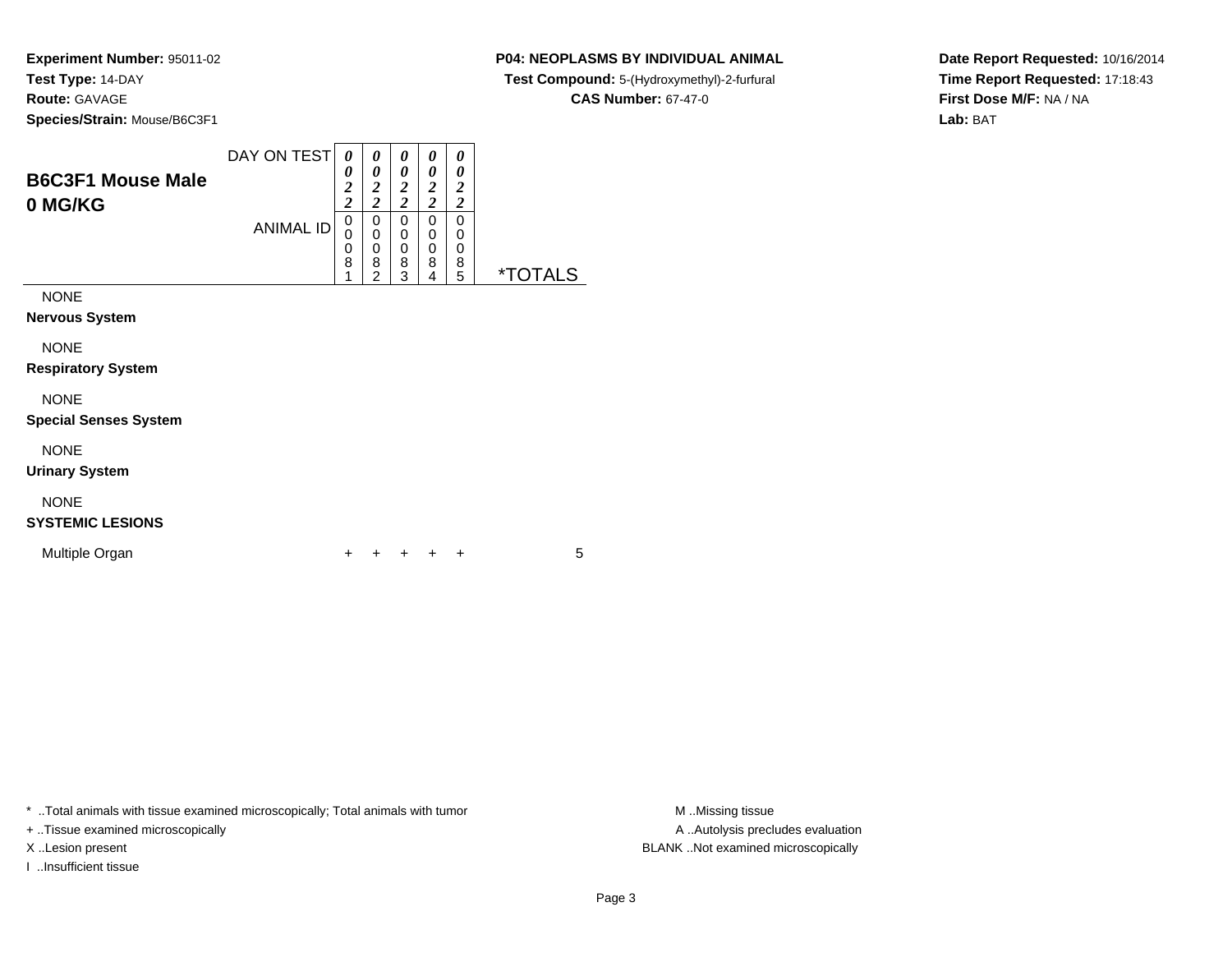#### **P04: NEOPLASMS BY INDIVIDUAL ANIMAL**

**Test Compound:** 5-(Hydroxymethyl)-2-furfural

**CAS Number:** 67-47-0

**Date Report Requested:** 10/16/2014**Time Report Requested:** 17:18:43**First Dose M/F:** NA / NA**Lab:** BAT

| <b>ANIMAL ID</b> | $\overline{c}$<br>$\overline{0}$<br>0<br>$\mathbf 0$<br>8<br>6<br>+<br>$\ddot{}$<br>$+$ | $\overline{\mathbf{c}}$<br>$\mathbf 0$<br>0<br>$\mathbf 0$<br>8<br>7<br>+<br>$\pm$<br>$+$ | $\overline{\mathbf{c}}$<br>0<br>0<br>$\mathbf 0$<br>8<br>8<br>$\ddot{}$<br>$\pm$ | $\boldsymbol{2}$<br>$\mathbf 0$<br>0<br>$\mathbf 0$<br>8<br>9<br>+<br>$+$ | $\overline{c}$<br>$\mathbf 0$<br>0<br>0<br>9<br>0<br>+<br>+ | <i><b>*TOTALS</b></i><br>5 |
|------------------|-----------------------------------------------------------------------------------------|-------------------------------------------------------------------------------------------|----------------------------------------------------------------------------------|---------------------------------------------------------------------------|-------------------------------------------------------------|----------------------------|
|                  |                                                                                         |                                                                                           |                                                                                  |                                                                           |                                                             |                            |
|                  |                                                                                         |                                                                                           |                                                                                  |                                                                           |                                                             |                            |
|                  | $\ddot{}$                                                                               | $+$                                                                                       | $+$<br>$+$                                                                       | $+$<br>$\ddot{}$                                                          | $\ddot{}$<br>$+$                                            | 5<br>5<br>5                |
|                  |                                                                                         |                                                                                           |                                                                                  |                                                                           |                                                             |                            |
|                  |                                                                                         |                                                                                           |                                                                                  |                                                                           |                                                             |                            |
|                  |                                                                                         |                                                                                           |                                                                                  |                                                                           |                                                             |                            |
|                  |                                                                                         |                                                                                           |                                                                                  |                                                                           |                                                             |                            |
|                  |                                                                                         |                                                                                           |                                                                                  |                                                                           |                                                             |                            |
|                  |                                                                                         |                                                                                           |                                                                                  |                                                                           |                                                             |                            |
|                  |                                                                                         |                                                                                           |                                                                                  |                                                                           |                                                             |                            |

+ ..Tissue examined microscopically

I ..Insufficient tissue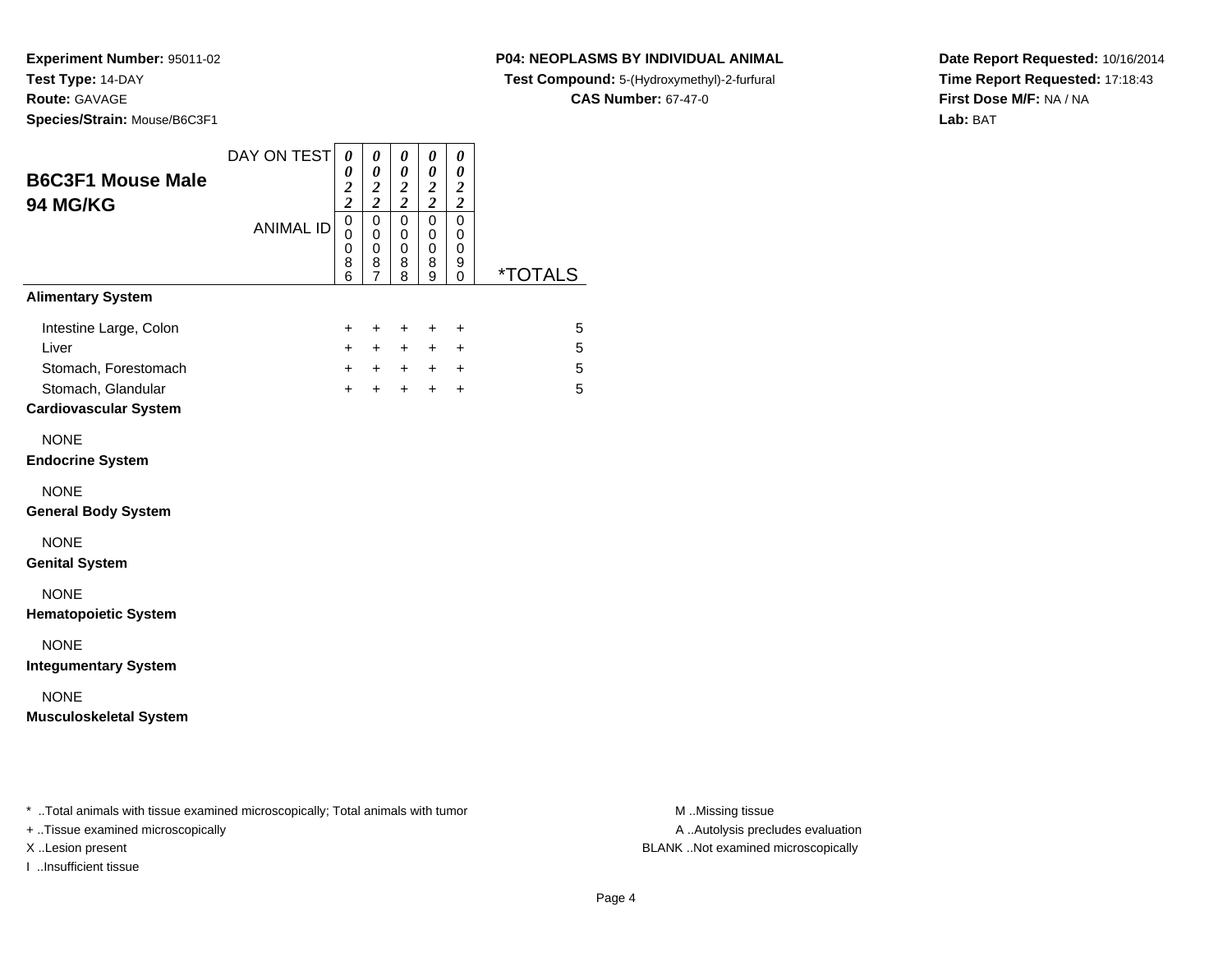### **P04: NEOPLASMS BY INDIVIDUAL ANIMAL**

**Test Compound:** 5-(Hydroxymethyl)-2-furfural

**CAS Number:** 67-47-0

**Date Report Requested:** 10/16/2014**Time Report Requested:** 17:18:43**First Dose M/F:** NA / NA**Lab:** BAT

| <b>B6C3F1 Mouse Male</b><br><b>94 MG/KG</b>         | DAY ON TEST<br><b>ANIMAL ID</b> | 0<br>0<br>2<br>$\overline{2}$<br>0<br>0<br>0<br>8<br>6 | 0<br>0<br>2<br>າ<br>0<br>0<br>0<br>8<br>7 | 0<br>0<br>$\overline{2}$<br>$\overline{2}$<br>0<br>0<br>$\mathbf 0$<br>8<br>8 | 0<br>0<br>$\overline{2}$<br>$\overline{2}$<br>0<br>0<br>$\mathbf 0$<br>8<br>9 | 0<br>0<br>2<br>2<br>0<br>0<br>0<br>9<br>0 | <i><b>*TOTALS</b></i> |
|-----------------------------------------------------|---------------------------------|--------------------------------------------------------|-------------------------------------------|-------------------------------------------------------------------------------|-------------------------------------------------------------------------------|-------------------------------------------|-----------------------|
| <b>NONE</b><br><b>Nervous System</b><br><b>NONE</b> |                                 |                                                        |                                           |                                                                               |                                                                               |                                           |                       |

**Respiratory System**

NONE

**Special Senses System**

NONE

**Urinary System**

## NONE

### **SYSTEMIC LESIONS**

Multiple Organn  $+$ 

<sup>+</sup> <sup>+</sup> <sup>+</sup> <sup>+</sup> <sup>5</sup>

\* ..Total animals with tissue examined microscopically; Total animals with tumor

+ ..Tissue examined microscopically

I ..Insufficient tissue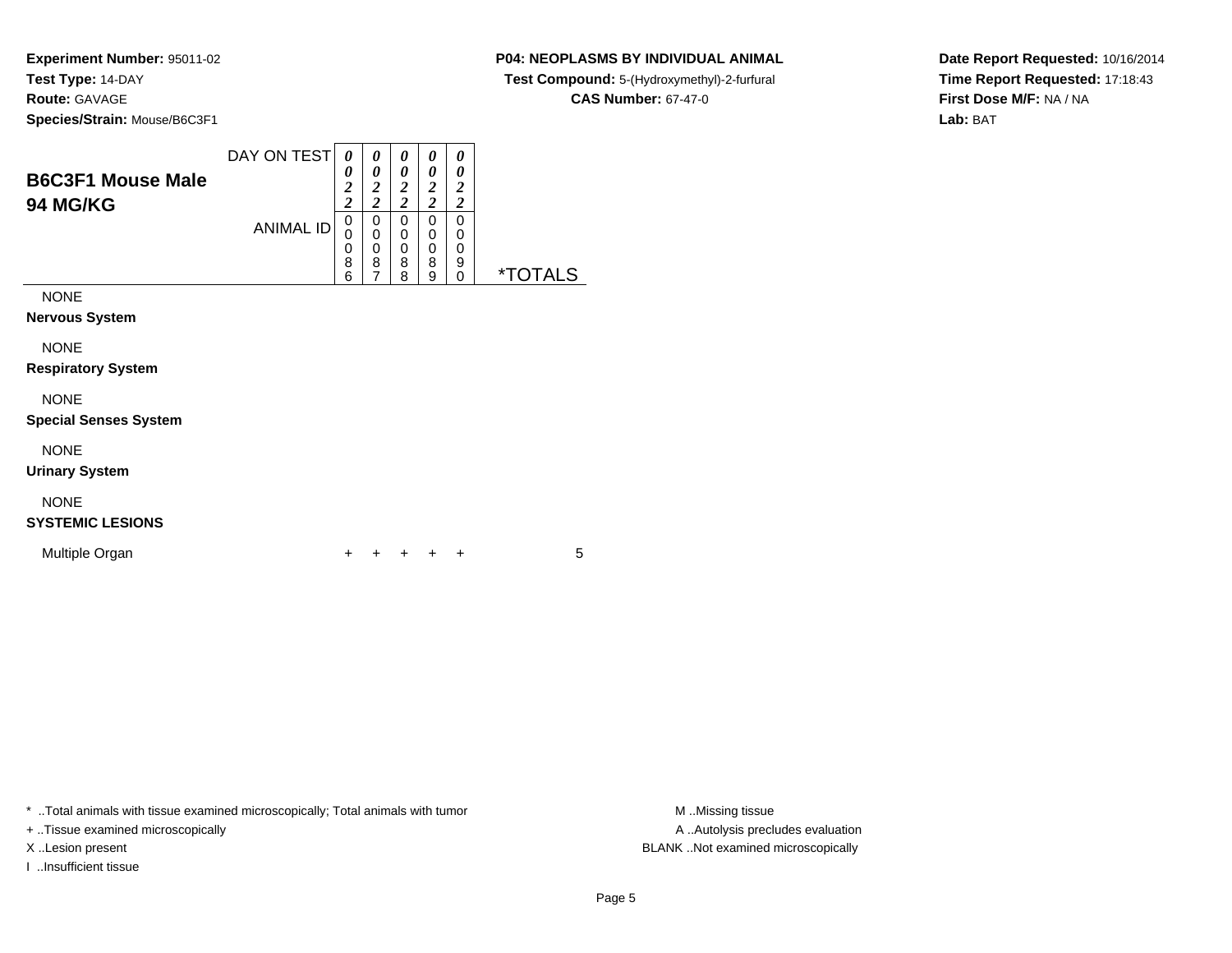**P04: NEOPLASMS BY INDIVIDUAL ANIMAL**

**Test Compound:** 5-(Hydroxymethyl)-2-furfural

**CAS Number:** 67-47-0

**Date Report Requested:** 10/16/2014**Time Report Requested:** 17:18:43**First Dose M/F:** NA / NA**Lab:** BAT

| <b>B6C3F1 Mouse Male</b><br><b>MG/KG</b><br>188                                                                   | DAY ON TEST      | 0<br>0<br>$\frac{2}{2}$                                | 0<br>$\theta$<br>$\overline{\mathbf{c}}$<br>$\overline{2}$ | 0<br>0<br>$\boldsymbol{2}$<br>$\overline{c}$ | 0<br>0<br>$\boldsymbol{2}$<br>$\overline{\mathbf{c}}$ | 0<br>0<br>$\boldsymbol{2}$<br>$\overline{c}$ |                       |
|-------------------------------------------------------------------------------------------------------------------|------------------|--------------------------------------------------------|------------------------------------------------------------|----------------------------------------------|-------------------------------------------------------|----------------------------------------------|-----------------------|
|                                                                                                                   | <b>ANIMAL ID</b> | $\overline{0}$<br>$\mathbf 0$<br>$\mathbf 0$<br>9<br>1 | $\mathbf 0$<br>0<br>0<br>9<br>$\overline{2}$               | $\mathbf 0$<br>0<br>0<br>9<br>3              | $\mathbf 0$<br>0<br>0<br>9<br>4                       | $\mathbf 0$<br>0<br>0<br>9<br>5              | <i><b>*TOTALS</b></i> |
| <b>Alimentary System</b>                                                                                          |                  |                                                        |                                                            |                                              |                                                       |                                              |                       |
| Intestine Large, Colon<br>Liver<br>Stomach, Forestomach<br>Stomach, Glandular<br><b>Cardiovascular System</b>     |                  | +<br>$+$<br>$+$<br>$+$                                 | +<br>$+$<br>$+$<br>$+$                                     | $\ddot{}$<br>$+$<br>$+$<br>$+$               | +<br>$+$<br>$+$                                       | +<br>$\ddot{}$<br>$+$ $+$<br>$\ddot{}$       | 5<br>5<br>5<br>5      |
| <b>NONE</b><br><b>Endocrine System</b>                                                                            |                  |                                                        |                                                            |                                              |                                                       |                                              |                       |
| <b>NONE</b><br><b>General Body System</b>                                                                         |                  |                                                        |                                                            |                                              |                                                       |                                              |                       |
| <b>NONE</b><br><b>Genital System</b>                                                                              |                  |                                                        |                                                            |                                              |                                                       |                                              |                       |
| <b>NONE</b><br><b>Hematopoietic System</b>                                                                        |                  |                                                        |                                                            |                                              |                                                       |                                              |                       |
| <b>NONE</b><br><b>Integumentary System</b>                                                                        |                  |                                                        |                                                            |                                              |                                                       |                                              |                       |
| <b>NONE</b><br><b>Musculoskeletal System</b>                                                                      |                  |                                                        |                                                            |                                              |                                                       |                                              |                       |
|                                                                                                                   |                  |                                                        |                                                            |                                              |                                                       |                                              |                       |
| * Total animals with tissue examined microscopically; Total animals with tumor<br>Tingua avamingd miarogaaniaally |                  |                                                        |                                                            |                                              |                                                       |                                              |                       |

+ ..Tissue examined microscopically

I ..Insufficient tissue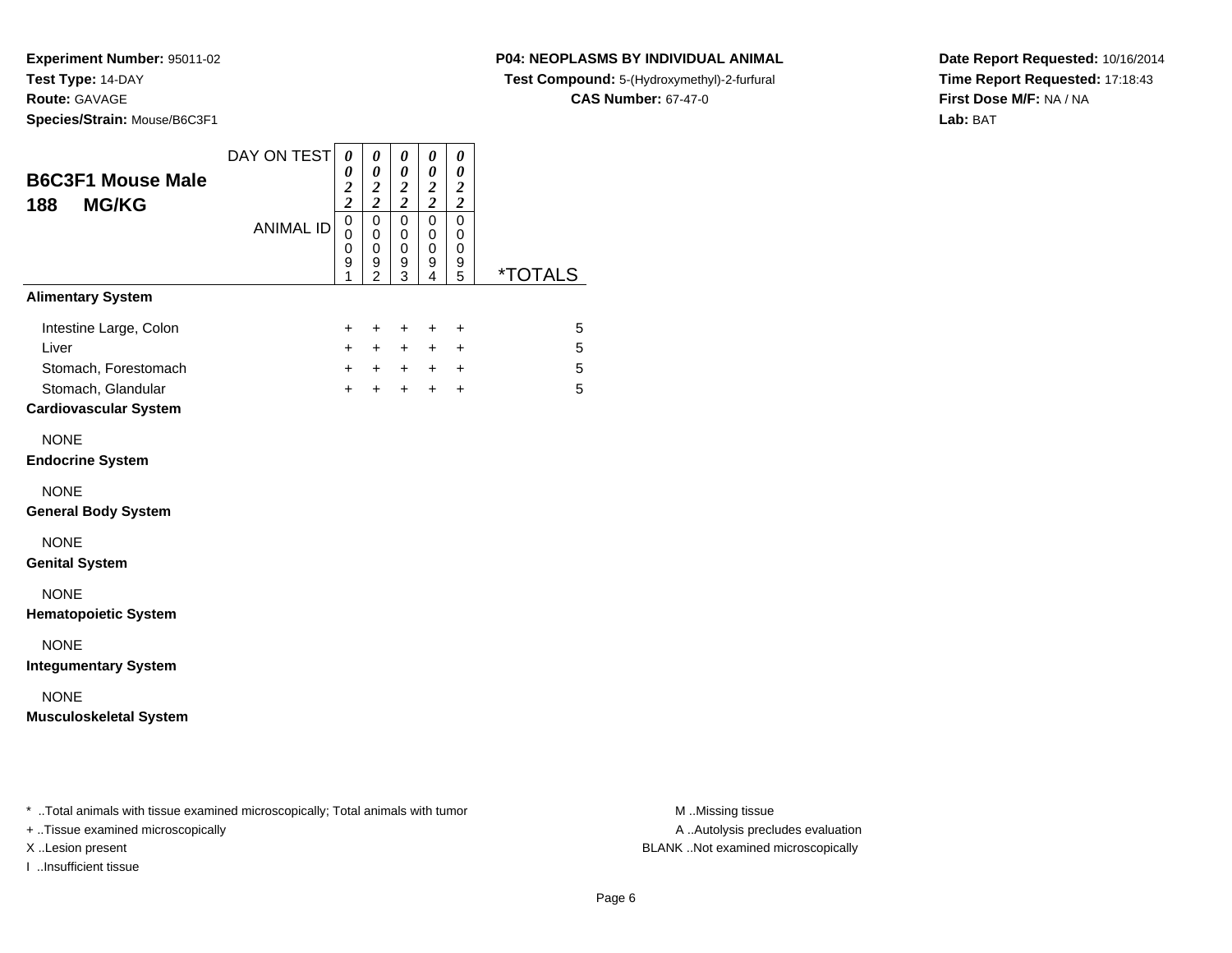### **P04: NEOPLASMS BY INDIVIDUAL ANIMAL**

**Test Compound:** 5-(Hydroxymethyl)-2-furfural

**CAS Number:** 67-47-0

**Date Report Requested:** 10/16/2014**Time Report Requested:** 17:18:43**First Dose M/F:** NA / NA**Lab:** BAT

| <b>B6C3F1 Mouse Male</b><br><b>MG/KG</b><br>188 | DAY ON TEST<br><b>ANIMAL ID</b> | 0<br>0<br>$\overline{2}$<br>$\overline{c}$<br>0<br>0<br>0<br>9 | 0<br>0<br>$\overline{c}$<br>$\overline{\mathbf{c}}$<br>0<br>0<br>0<br>9<br>ົ | 0<br>0<br>2<br>2<br>0<br>0<br>0<br>9<br>3 | 0<br>0<br>$\overline{2}$<br>2<br>0<br>0<br>0<br>9<br>4 | 0<br>0<br>2<br>2<br>0<br>0<br>0<br>9<br>5 | <i><b>*TOTALS</b></i> |
|-------------------------------------------------|---------------------------------|----------------------------------------------------------------|------------------------------------------------------------------------------|-------------------------------------------|--------------------------------------------------------|-------------------------------------------|-----------------------|
| <b>NONE</b><br><b>Nervous System</b>            |                                 |                                                                |                                                                              |                                           |                                                        |                                           |                       |

NONE

**Respiratory System**

### NONE

**Special Senses System**

NONE

**Urinary System**

### NONE

### **SYSTEMIC LESIONS**

Multiple Organn  $+$ 

<sup>+</sup> <sup>+</sup> <sup>+</sup> <sup>+</sup> <sup>5</sup>

\* ..Total animals with tissue examined microscopically; Total animals with tumor **M** . Missing tissue M ..Missing tissue

+ ..Tissue examined microscopically

I ..Insufficient tissue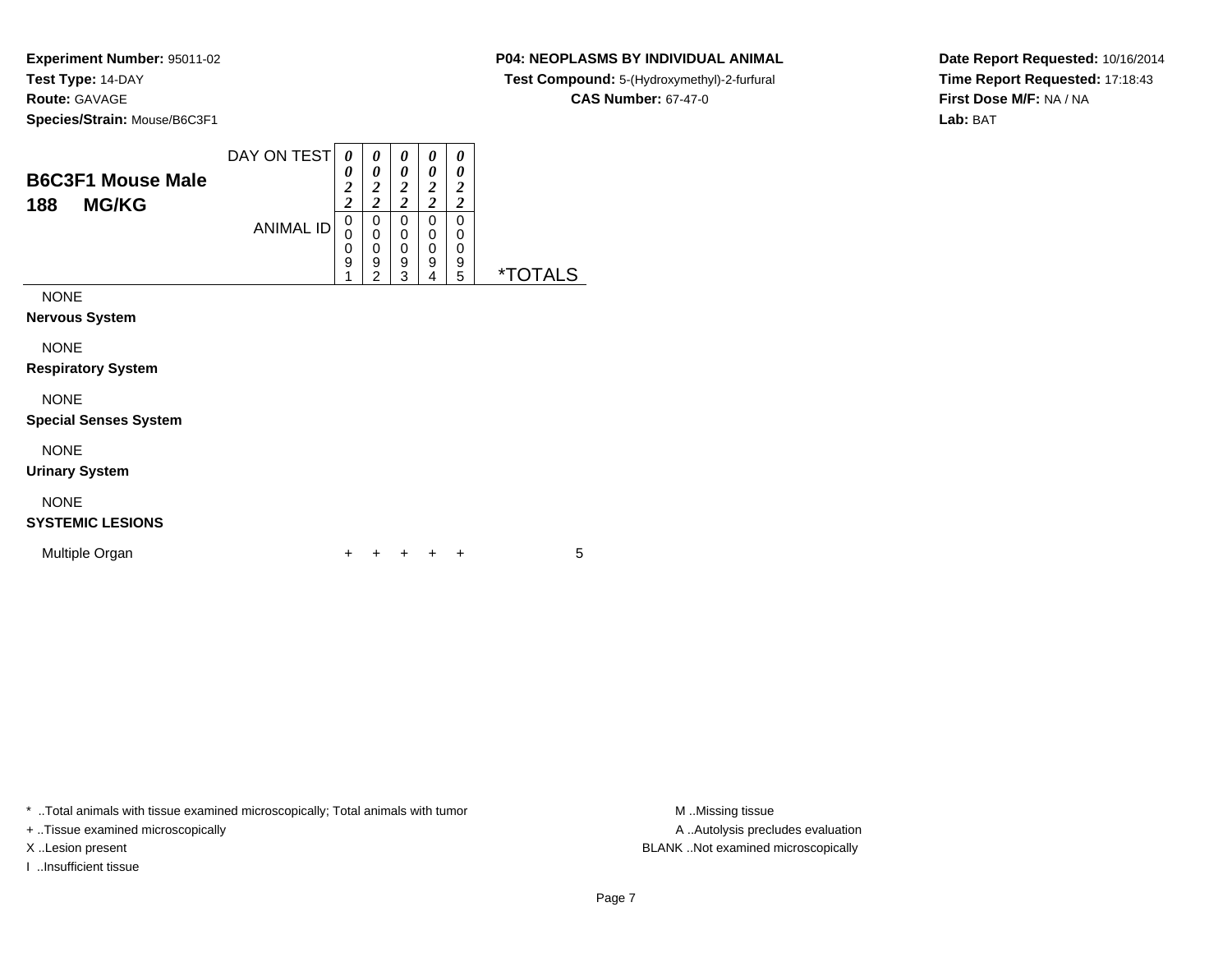**P04: NEOPLASMS BY INDIVIDUAL ANIMAL**

**Test Compound:** 5-(Hydroxymethyl)-2-furfural

**CAS Number:** 67-47-0

**Date Report Requested:** 10/16/2014**Time Report Requested:** 17:18:43**First Dose M/F:** NA / NA**Lab:** BAT

|                  | 0<br>$\boldsymbol{2}$      | 0<br>$\boldsymbol{2}$        | $\pmb{\theta}$<br>$\frac{2}{2}$  | $\boldsymbol{\theta}$<br>$\boldsymbol{2}$ | 0<br>$\boldsymbol{2}$                             |                                                       |
|------------------|----------------------------|------------------------------|----------------------------------|-------------------------------------------|---------------------------------------------------|-------------------------------------------------------|
| <b>ANIMAL ID</b> | $\mathbf 0$<br>0<br>0<br>9 | $\mathbf 0$<br>0<br>0<br>9   | 0<br>0<br>0<br>9                 | $\mathbf 0$<br>0<br>0<br>9                | $\mathbf 0$<br>0<br>1<br>0                        | <i><b>*TOTALS</b></i>                                 |
|                  |                            |                              |                                  |                                           |                                                   |                                                       |
|                  | +<br>$+$<br>$+$<br>$+$     | $\ddot{}$<br>$+$<br>$+$      | $\ddot{}$                        | +                                         | $\ddot{}$<br>$\ddot{}$<br>$\ddot{}$               | 5<br>5<br>5<br>5                                      |
|                  |                            |                              |                                  |                                           |                                                   |                                                       |
|                  |                            |                              |                                  |                                           |                                                   |                                                       |
|                  |                            |                              |                                  |                                           |                                                   |                                                       |
|                  |                            |                              |                                  |                                           |                                                   |                                                       |
|                  |                            |                              |                                  |                                           |                                                   |                                                       |
|                  |                            |                              |                                  |                                           |                                                   |                                                       |
|                  |                            |                              |                                  |                                           |                                                   |                                                       |
|                  |                            | $\overline{\mathbf{c}}$<br>6 | $\overline{2}$<br>$\overline{7}$ | 8<br>$+$                                  | $\overline{\mathbf{c}}$<br>9<br>$+$<br>$+$<br>$+$ | $\overline{\mathbf{c}}$<br>0<br>$+$<br>$+$ $+$<br>$+$ |

+ ..Tissue examined microscopically

I ..Insufficient tissue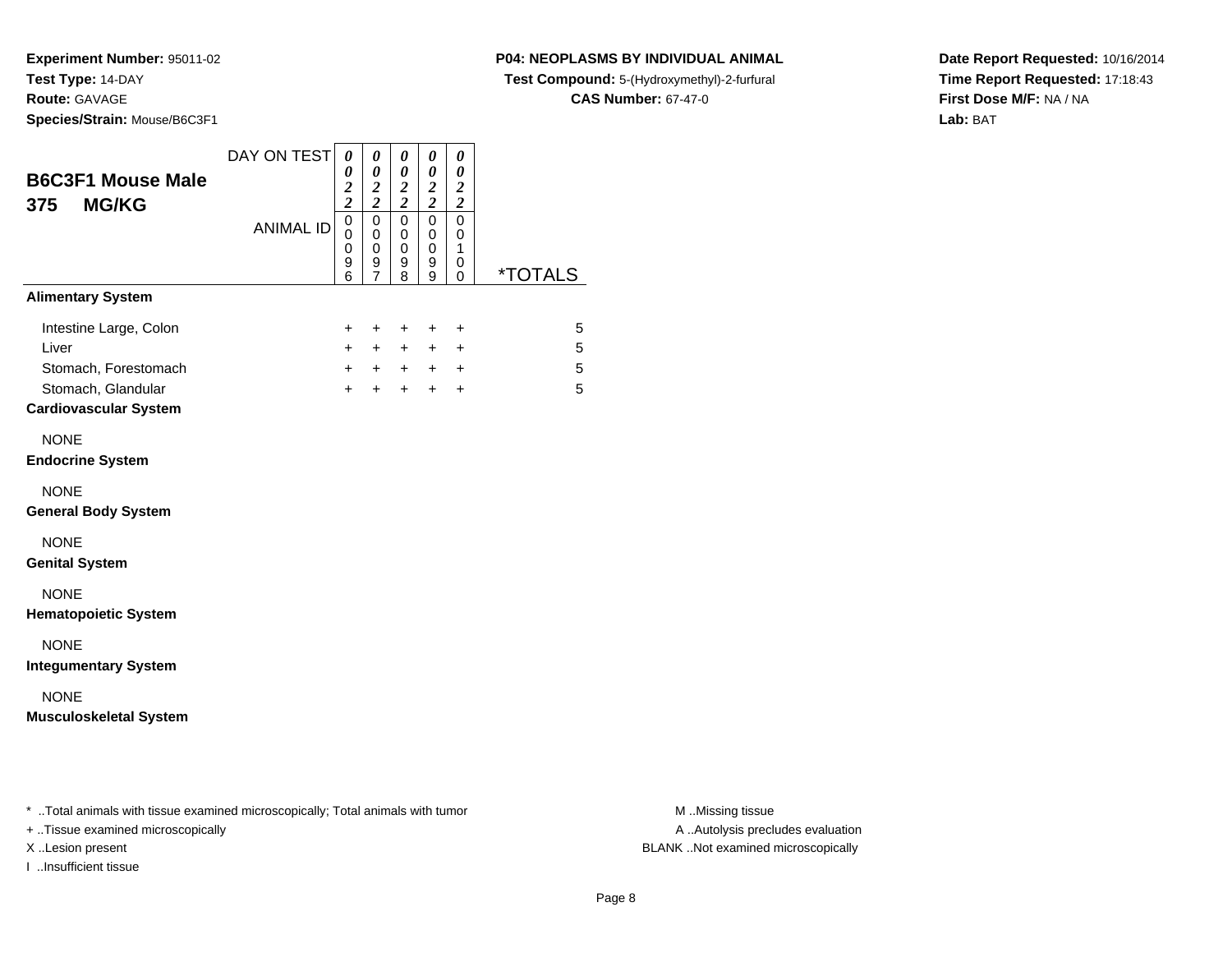### **P04: NEOPLASMS BY INDIVIDUAL ANIMAL**

**Test Compound:** 5-(Hydroxymethyl)-2-furfural

**CAS Number:** 67-47-0

 $\overline{\phantom{0}}$ 

**Date Report Requested:** 10/16/2014**Time Report Requested:** 17:18:43**First Dose M/F:** NA / NA**Lab:** BAT

| <b>B6C3F1 Mouse Male</b><br><b>MG/KG</b><br>375 | DAY ON TEST<br><b>ANIMAL ID</b> | 0<br>0<br>$\boldsymbol{2}$<br>$\overline{2}$<br>0<br>0<br>0<br>9<br>6 | 0<br>0<br>2<br>2<br>0<br>0<br>0<br>9<br>⇁ | 0<br>0<br>2<br>$\overline{2}$<br>0<br>0<br>0<br>9<br>8 | 0<br>0<br>$\overline{2}$<br><u>ာ</u><br>0<br>0<br>0<br>9<br>9 | 0<br>0<br>2<br>2<br>0<br>0<br>0<br>O | ×٦<br>∣ S |
|-------------------------------------------------|---------------------------------|-----------------------------------------------------------------------|-------------------------------------------|--------------------------------------------------------|---------------------------------------------------------------|--------------------------------------|-----------|
| <b>NONE</b><br><b>Nervous System</b><br>.       |                                 |                                                                       |                                           |                                                        |                                                               |                                      |           |

NONE

**Respiratory System**

### NONE

**Special Senses System**

NONE

**Urinary System**

## NONE

### **SYSTEMIC LESIONS**

Multiple Organn  $+$ 

<sup>+</sup> <sup>+</sup> <sup>+</sup> <sup>+</sup> <sup>5</sup>

\* ..Total animals with tissue examined microscopically; Total animals with tumor **M** . Missing tissue M ..Missing tissue

+ ..Tissue examined microscopically

I ..Insufficient tissue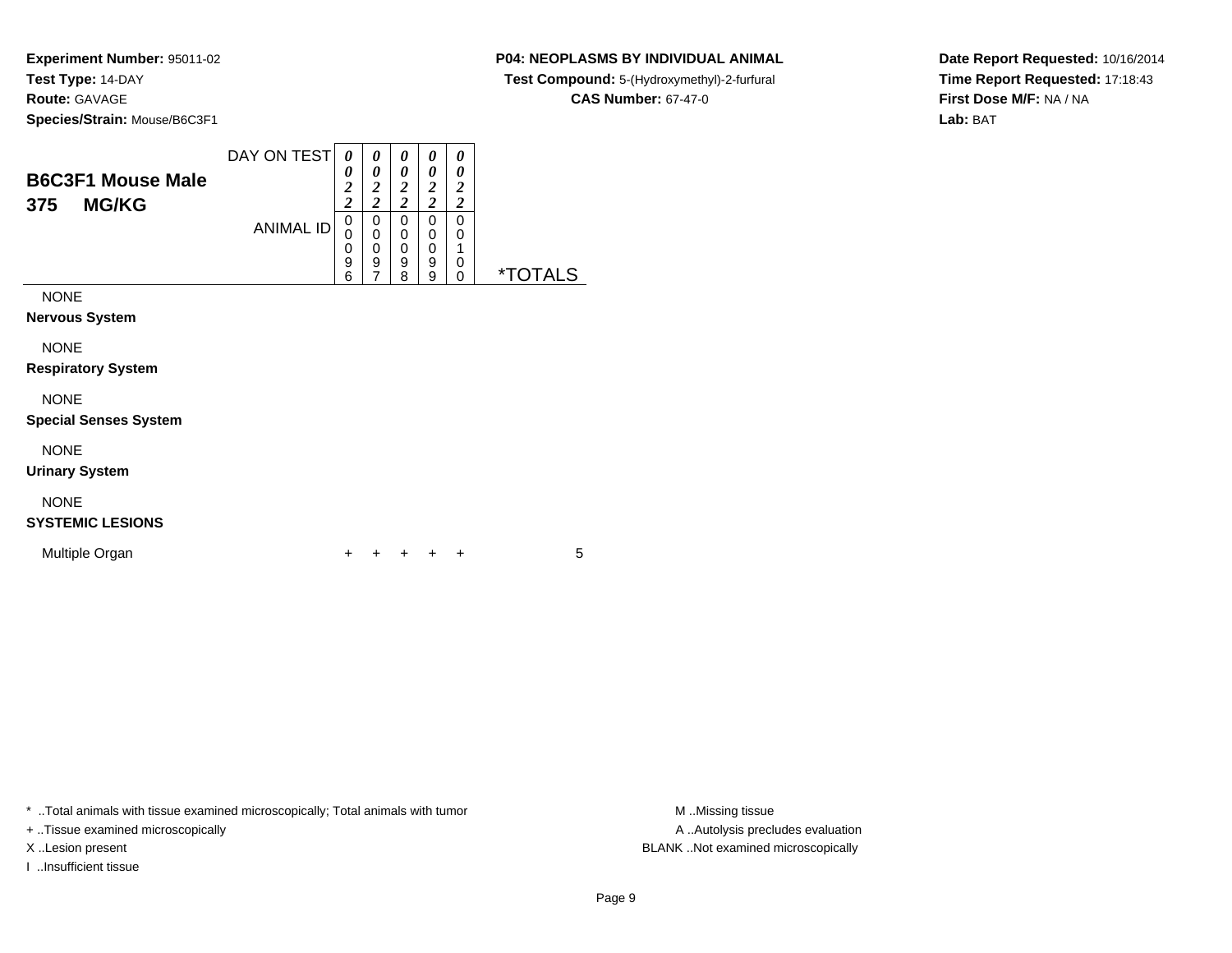**Species/Strain:** Mouse/B6C3F1

### **P04: NEOPLASMS BY INDIVIDUAL ANIMAL**

**Test Compound:** 5-(Hydroxymethyl)-2-furfural

**CAS Number:** 67-47-0

**Date Report Requested:** 10/16/2014**Time Report Requested:** 17:18:43**First Dose M/F:** NA / NA**Lab:** BAT

| <b>B6C3F1 Mouse Male</b><br>750<br><b>MG/KG</b>                                                               | DAY ON TEST      | $\boldsymbol{\theta}$<br>$\boldsymbol{\theta}$<br>$\frac{2}{2}$ | 0<br>0<br>$\boldsymbol{2}$<br>$\overline{2}$            | $\pmb{\theta}$<br>0<br>$\boldsymbol{2}$<br>$\overline{2}$ | 0<br>$\pmb{\theta}$<br>$\frac{2}{2}$ | 0<br>0<br>$\frac{2}{2}$                          |                       |
|---------------------------------------------------------------------------------------------------------------|------------------|-----------------------------------------------------------------|---------------------------------------------------------|-----------------------------------------------------------|--------------------------------------|--------------------------------------------------|-----------------------|
|                                                                                                               | <b>ANIMAL ID</b> | $\mathbf 0$<br>0<br>1<br>0<br>1                                 | $\mathbf 0$<br>0<br>$\mathbf{1}$<br>0<br>$\mathfrak{p}$ | $\mathbf 0$<br>0<br>$\mathbf{1}$<br>0<br>3                | $\mathbf 0$<br>0<br>1<br>0<br>4      | $\mathbf 0$<br>0<br>$\mathbf{1}$<br>0<br>5       | <i><b>*TOTALS</b></i> |
| <b>Alimentary System</b>                                                                                      |                  |                                                                 |                                                         |                                                           |                                      |                                                  |                       |
| Intestine Large, Colon<br>Liver<br>Stomach, Forestomach<br>Stomach, Glandular<br><b>Cardiovascular System</b> |                  | $\ddot{}$<br>$\ddot{}$<br>$+$<br>$+$                            | $\ddot{}$<br>$+$<br>$+$<br>$+$                          | $\ddot{}$<br>$+$<br>$+$<br>$\pm$                          | $\ddot{}$<br>$+$<br>$+$<br>$\pm$     | $\ddot{}$<br>$\ddot{}$<br>$\ddot{}$<br>$\ddot{}$ | 5<br>5<br>5<br>5      |
| <b>NONE</b><br><b>Endocrine System</b>                                                                        |                  |                                                                 |                                                         |                                                           |                                      |                                                  |                       |
| <b>NONE</b><br><b>General Body System</b>                                                                     |                  |                                                                 |                                                         |                                                           |                                      |                                                  |                       |
| <b>NONE</b><br><b>Genital System</b>                                                                          |                  |                                                                 |                                                         |                                                           |                                      |                                                  |                       |
| <b>NONE</b><br><b>Hematopoietic System</b>                                                                    |                  |                                                                 |                                                         |                                                           |                                      |                                                  |                       |
| <b>NONE</b><br><b>Integumentary System</b>                                                                    |                  |                                                                 |                                                         |                                                           |                                      |                                                  |                       |
| <b>NONE</b><br><b>Musculoskeletal System</b>                                                                  |                  |                                                                 |                                                         |                                                           |                                      |                                                  |                       |
|                                                                                                               |                  |                                                                 |                                                         |                                                           |                                      |                                                  |                       |
| * Total animals with tissue examined microscopically; Total animals with tumor                                |                  |                                                                 |                                                         |                                                           |                                      |                                                  |                       |

+ ..Tissue examined microscopically

I ..Insufficient tissue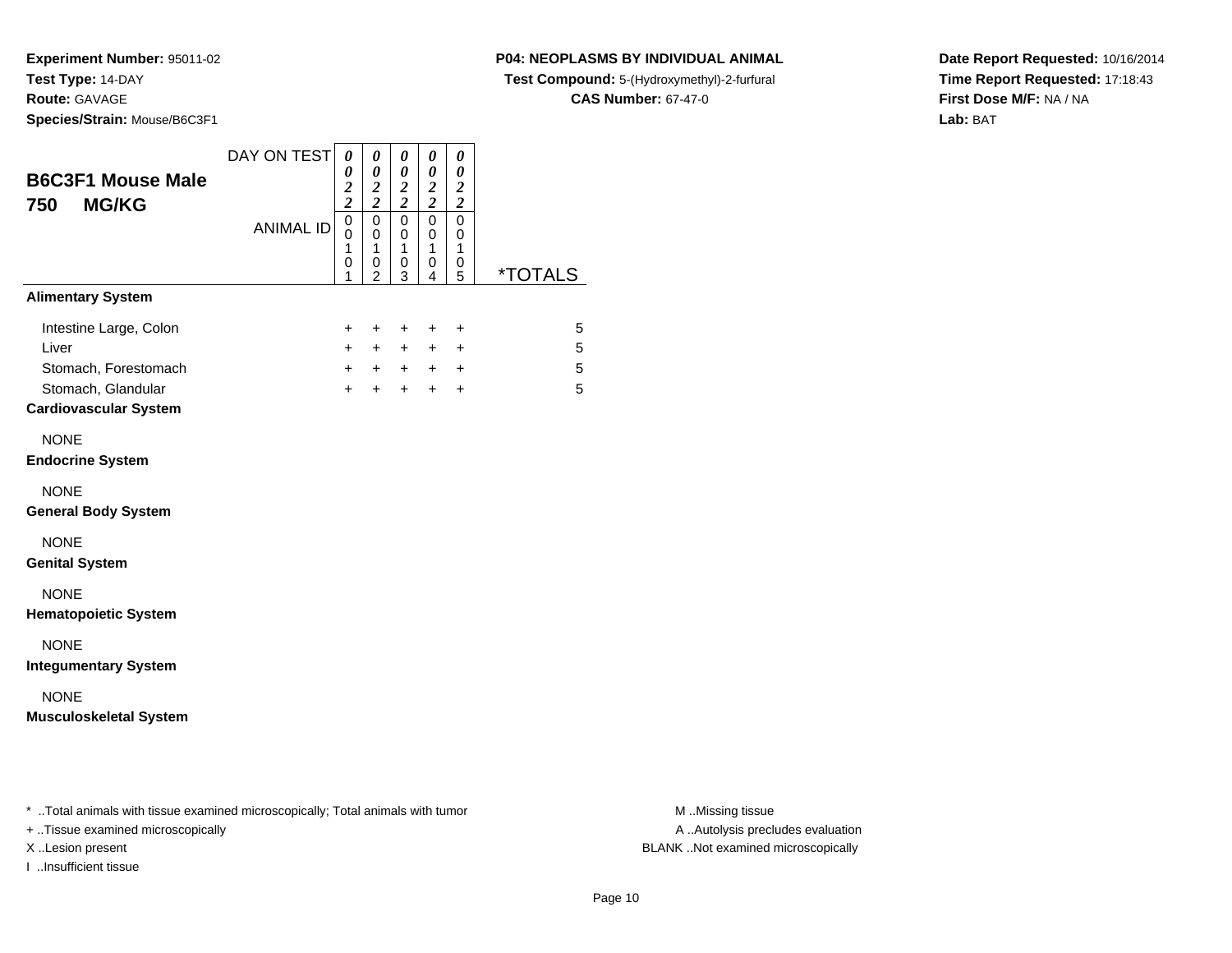### **P04: NEOPLASMS BY INDIVIDUAL ANIMAL**

**Test Compound:** 5-(Hydroxymethyl)-2-furfural

**CAS Number:** 67-47-0

**Date Report Requested:** 10/16/2014**Time Report Requested:** 17:18:43**First Dose M/F:** NA / NA**Lab:** BAT

| <b>B6C3F1 Mouse Male</b><br><b>MG/KG</b><br>750 | DAY ON TEST      | 0<br>0<br>2<br>2 | 0<br>0<br>$\overline{\mathbf{2}}$<br>2 | 0<br>0<br>2<br>$\overline{c}$ | 0<br>0<br>$\overline{2}$<br>$\overline{2}$ | 0<br>0<br>2<br>$\overline{\mathbf{c}}$ |                       |
|-------------------------------------------------|------------------|------------------|----------------------------------------|-------------------------------|--------------------------------------------|----------------------------------------|-----------------------|
|                                                 | <b>ANIMAL ID</b> | 0<br>0           | 0<br>0<br>4                            | 0<br>$\mathbf 0$              | 0<br>$\mathbf 0$<br>1                      | 0<br>0<br>1                            |                       |
|                                                 |                  | 0                | 0<br>$\mathfrak{p}$                    | 0<br>3                        | $\mathbf 0$<br>$\overline{4}$              | 0<br>5                                 | <i><b>*TOTALS</b></i> |
| <b>NONE</b>                                     |                  |                  |                                        |                               |                                            |                                        |                       |
| <b>Nervous System</b>                           |                  |                  |                                        |                               |                                            |                                        |                       |
| <b>NONE</b>                                     |                  |                  |                                        |                               |                                            |                                        |                       |
| <b>Respiratory System</b>                       |                  |                  |                                        |                               |                                            |                                        |                       |

### NONE

#### **Special Senses System**

NONE

**Urinary System**

### NONE

### **SYSTEMIC LESIONS**

Multiple Organn  $+$ 

<sup>+</sup> <sup>+</sup> <sup>+</sup> <sup>+</sup> <sup>5</sup>

\* ..Total animals with tissue examined microscopically; Total animals with tumor **M** . Missing tissue M ..Missing tissue

+ ..Tissue examined microscopically

I ..Insufficient tissue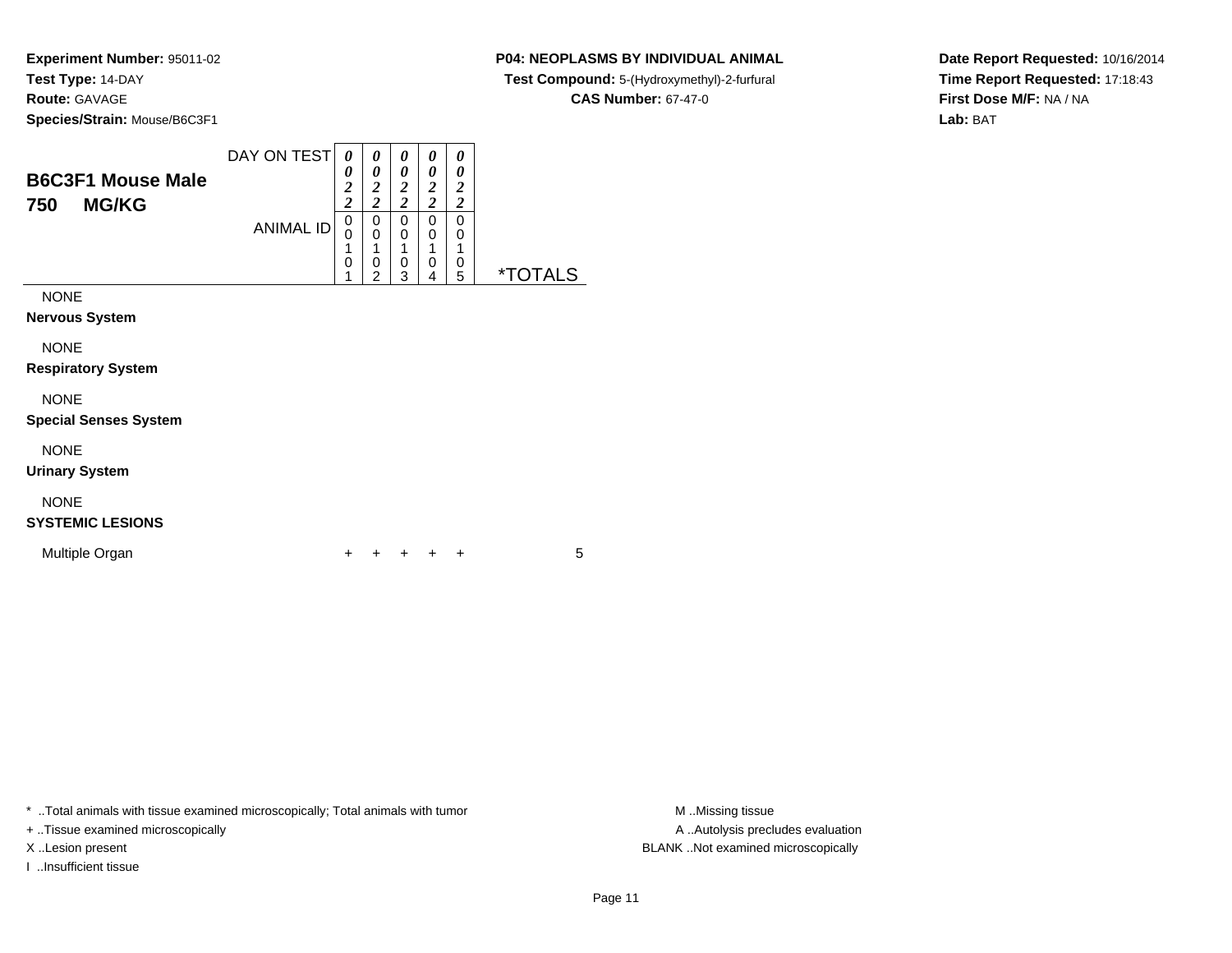### **P04: NEOPLASMS BY INDIVIDUAL ANIMAL**

**Test Compound:** 5-(Hydroxymethyl)-2-furfural

**CAS Number:** 67-47-0

**Date Report Requested:** 10/16/2014**Time Report Requested:** 17:18:43**First Dose M/F:** NA / NA**Lab:** BAT

| <b>B6C3F1 Mouse Male</b><br>1500 MG/KG                                                                        | DAY ON TEST      | $\boldsymbol{\theta}$<br>0<br>$\boldsymbol{\theta}$<br>$\overline{2}$ | 0<br>$\boldsymbol{\theta}$<br>$\overline{\mathbf{c}}$<br>$\overline{2}$ | 0<br>0<br>$\pmb{\theta}$<br>9            | 0<br>0<br>$\boldsymbol{2}$<br>$\overline{2}$ | 0<br>0<br>0<br>5                                 |                       |
|---------------------------------------------------------------------------------------------------------------|------------------|-----------------------------------------------------------------------|-------------------------------------------------------------------------|------------------------------------------|----------------------------------------------|--------------------------------------------------|-----------------------|
|                                                                                                               | <b>ANIMAL ID</b> | $\mathbf 0$<br>0<br>$\mathbf{1}$<br>0<br>6                            | $\mathbf 0$<br>0<br>1<br>0<br>7                                         | $\pmb{0}$<br>0<br>$\mathbf{1}$<br>0<br>8 | $\mathbf 0$<br>0<br>1<br>0<br>9              | $\mathbf 0$<br>0<br>1<br>1<br>0                  | <i><b>*TOTALS</b></i> |
| <b>Alimentary System</b>                                                                                      |                  |                                                                       |                                                                         |                                          |                                              |                                                  |                       |
| Intestine Large, Colon<br>Liver<br>Stomach, Forestomach<br>Stomach, Glandular<br><b>Cardiovascular System</b> |                  | +<br>$\ddot{}$<br>$+$<br>$\ddot{}$                                    | +<br>$\pm$<br>$+$<br>$\ddot{}$                                          | $\ddot{}$<br>$\pm$<br>$+$<br>$+$         | +<br>$+$<br>$+$<br>$+$                       | $\ddot{}$<br>$\ddot{}$<br>$\ddot{}$<br>$\ddot{}$ | 5<br>5<br>5<br>5      |
| <b>NONE</b><br><b>Endocrine System</b>                                                                        |                  |                                                                       |                                                                         |                                          |                                              |                                                  |                       |
| <b>NONE</b><br><b>General Body System</b>                                                                     |                  |                                                                       |                                                                         |                                          |                                              |                                                  |                       |
| <b>NONE</b><br><b>Genital System</b>                                                                          |                  |                                                                       |                                                                         |                                          |                                              |                                                  |                       |
| <b>NONE</b><br><b>Hematopoietic System</b>                                                                    |                  |                                                                       |                                                                         |                                          |                                              |                                                  |                       |
| <b>NONE</b><br><b>Integumentary System</b>                                                                    |                  |                                                                       |                                                                         |                                          |                                              |                                                  |                       |
| <b>NONE</b><br><b>Musculoskeletal System</b>                                                                  |                  |                                                                       |                                                                         |                                          |                                              |                                                  |                       |
| * Total animals with tissue examined microscopically; Total animals with tumor                                |                  |                                                                       |                                                                         |                                          |                                              |                                                  |                       |

+ ..Tissue examined microscopically

I ..Insufficient tissue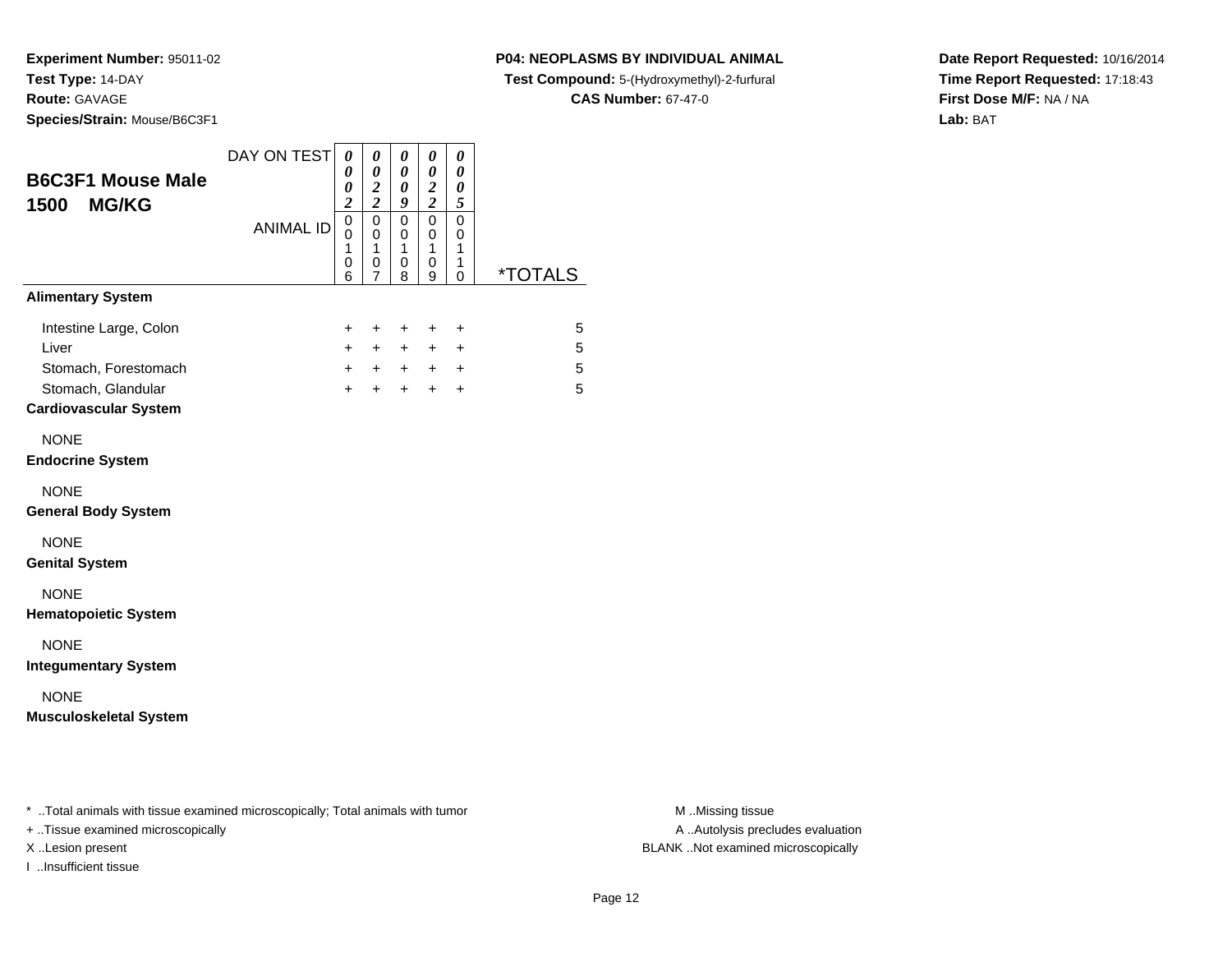### **P04: NEOPLASMS BY INDIVIDUAL ANIMAL**

**Test Compound:** 5-(Hydroxymethyl)-2-furfural

**CAS Number:** 67-47-0

**Date Report Requested:** 10/16/2014**Time Report Requested:** 17:18:43**First Dose M/F:** NA / NA**Lab:** BAT

| <b>B6C3F1 Mouse Male</b><br><b>MG/KG</b><br>1500 | DAY ON TEST<br><b>ANIMAL ID</b> | 0<br>0<br>0<br>$\overline{c}$<br>$\pmb{0}$<br>$\mathbf 0$<br>$\mathbf{1}$<br>0<br>6 | 0<br>0<br>$\overline{2}$<br>$\overline{\mathbf{c}}$<br>$\mathbf 0$<br>$\mathbf 0$<br>1<br>0<br>7 | 0<br>0<br>0<br>9<br>$\mathbf 0$<br>0<br>1<br>0<br>8 | 0<br>$\boldsymbol{\theta}$<br>$\boldsymbol{2}$<br>$\overline{c}$<br>$\mathbf 0$<br>0<br>1<br>0<br>9 | 0<br>0<br>0<br>5<br>$\mathbf 0$<br>0<br>1<br>1<br>0 | <i><b>*TOTALS</b></i> |
|--------------------------------------------------|---------------------------------|-------------------------------------------------------------------------------------|--------------------------------------------------------------------------------------------------|-----------------------------------------------------|-----------------------------------------------------------------------------------------------------|-----------------------------------------------------|-----------------------|
| <b>NONE</b><br><b>Nervous System</b>             |                                 |                                                                                     |                                                                                                  |                                                     |                                                                                                     |                                                     |                       |
| <b>NONE</b><br><b>Respiratory System</b>         |                                 |                                                                                     |                                                                                                  |                                                     |                                                                                                     |                                                     |                       |
| <b>NONE</b><br><b>Special Senses System</b>      |                                 |                                                                                     |                                                                                                  |                                                     |                                                                                                     |                                                     |                       |
| <b>NONE</b><br><b>Urinary System</b>             |                                 |                                                                                     |                                                                                                  |                                                     |                                                                                                     |                                                     |                       |
| <b>NONE</b><br><b>SYSTEMIC LESIONS</b>           |                                 |                                                                                     |                                                                                                  |                                                     |                                                                                                     |                                                     |                       |
| Multiple Organ                                   |                                 |                                                                                     |                                                                                                  |                                                     |                                                                                                     | ٠                                                   | 5                     |

\*\*\*END OF MALE DATA\*\*\*

\* ..Total animals with tissue examined microscopically; Total animals with tumor

+ ..Tissue examined microscopically

I ..Insufficient tissue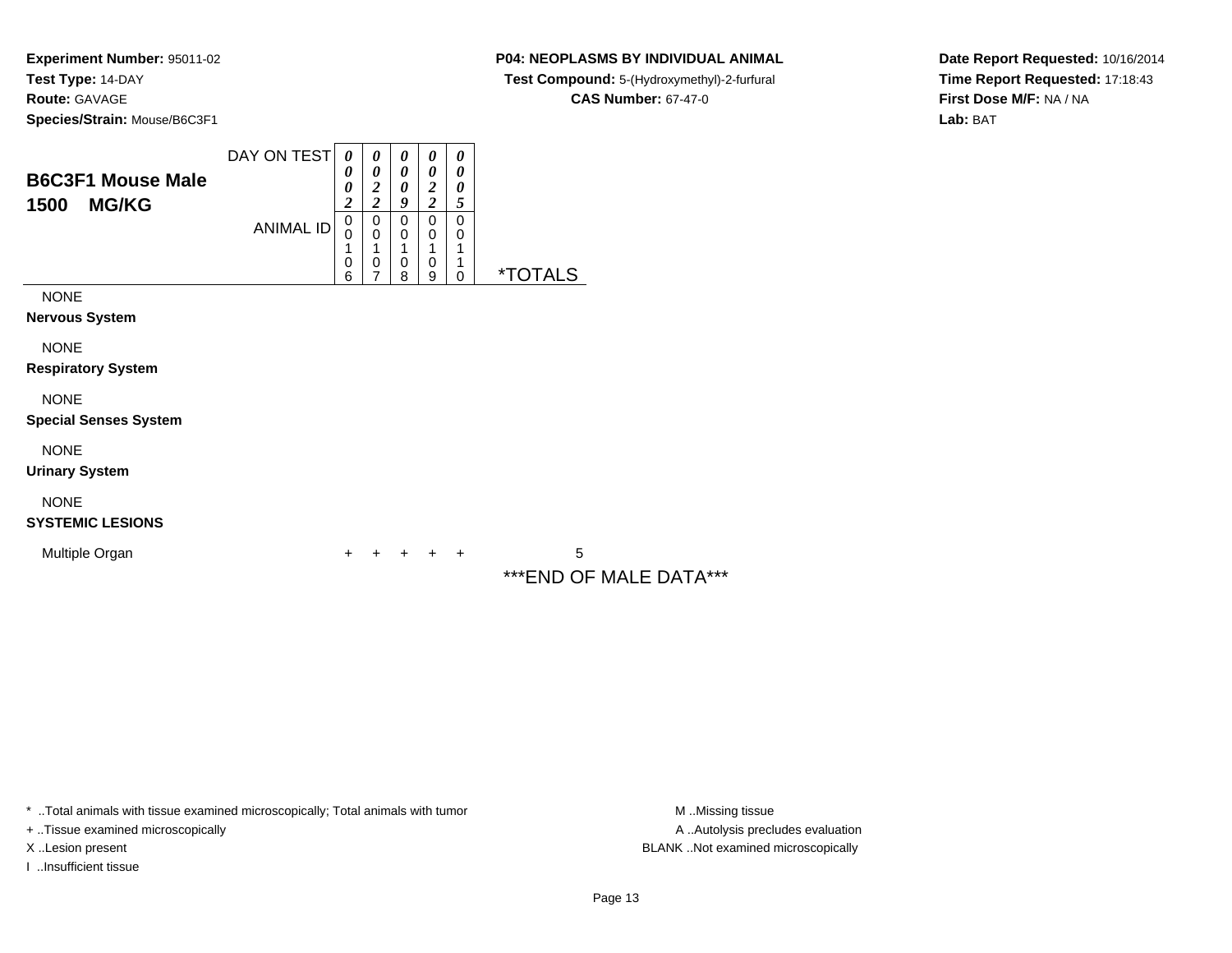**Species/Strain:** Mouse/B6C3F1

### **P04: NEOPLASMS BY INDIVIDUAL ANIMAL**

**Test Compound:** 5-(Hydroxymethyl)-2-furfural

**CAS Number:** 67-47-0

**Date Report Requested:** 10/16/2014**Time Report Requested:** 17:18:43**First Dose M/F:** NA / NA**Lab:** BAT

| <b>B6C3F1 Mouse Female</b><br>0 MG/KG                                                                         | DAY ON TEST      | 0<br>0<br>$\frac{2}{2}$         | 0<br>0<br>$\frac{2}{2}$                                | 0<br>0<br>$\frac{2}{2}$         | 0<br>0<br>$\frac{2}{2}$         | 0<br>0<br>$\frac{2}{2}$                  |                       |
|---------------------------------------------------------------------------------------------------------------|------------------|---------------------------------|--------------------------------------------------------|---------------------------------|---------------------------------|------------------------------------------|-----------------------|
|                                                                                                               | <b>ANIMAL ID</b> | $\mathbf 0$<br>0<br>1<br>1<br>1 | $\mathbf 0$<br>$\mathbf 0$<br>1<br>1<br>$\overline{2}$ | 0<br>$\mathbf 0$<br>1<br>1<br>3 | 0<br>$\mathbf 0$<br>1<br>1<br>4 | 0<br>0<br>1<br>1<br>5                    | <i><b>*TOTALS</b></i> |
| <b>Alimentary System</b>                                                                                      |                  |                                 |                                                        |                                 |                                 |                                          |                       |
| Intestine Large, Colon<br>Liver<br>Stomach, Forestomach<br>Stomach, Glandular<br><b>Cardiovascular System</b> |                  | +<br>$+$<br>$+$<br>$+$          | +<br>$+$<br>$+$<br>$+$                                 | $\pm$<br>$+$<br>$+$<br>$+$      | $\ddot{}$<br>$+$<br>$+$<br>$+$  | $\ddot{}$<br>$\ddot{}$<br>+<br>$\ddot{}$ | 5<br>5<br>5<br>5      |
| <b>NONE</b><br><b>Endocrine System</b>                                                                        |                  |                                 |                                                        |                                 |                                 |                                          |                       |
| <b>NONE</b><br><b>General Body System</b>                                                                     |                  |                                 |                                                        |                                 |                                 |                                          |                       |
| <b>NONE</b><br><b>Genital System</b>                                                                          |                  |                                 |                                                        |                                 |                                 |                                          |                       |
| <b>NONE</b><br><b>Hematopoietic System</b>                                                                    |                  |                                 |                                                        |                                 |                                 |                                          |                       |
| <b>NONE</b><br><b>Integumentary System</b>                                                                    |                  |                                 |                                                        |                                 |                                 |                                          |                       |
| <b>NONE</b><br><b>Musculoskeletal System</b>                                                                  |                  |                                 |                                                        |                                 |                                 |                                          |                       |
|                                                                                                               |                  |                                 |                                                        |                                 |                                 |                                          |                       |
| * Total animals with tissue examined microscopically; Total animals with tumor                                |                  |                                 |                                                        |                                 |                                 |                                          |                       |

+ ..Tissue examined microscopically

I ..Insufficient tissue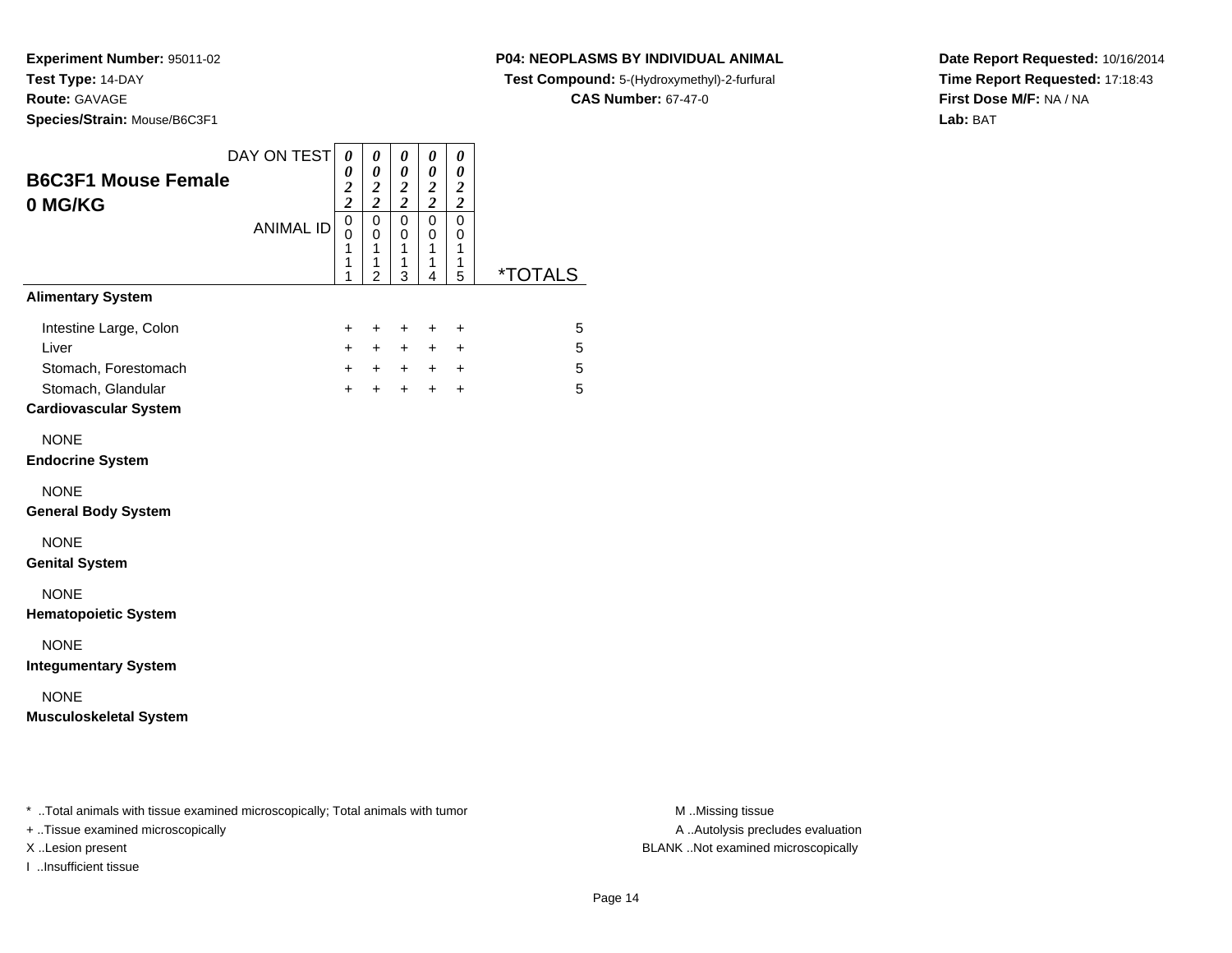### **P04: NEOPLASMS BY INDIVIDUAL ANIMAL**

**Test Compound:** 5-(Hydroxymethyl)-2-furfural

**CAS Number:** 67-47-0

**Date Report Requested:** 10/16/2014**Time Report Requested:** 17:18:43**First Dose M/F:** NA / NA**Lab:** BAT

| <b>B6C3F1 Mouse Female</b><br>0 MG/KG       | DAY ON TEST<br><b>ANIMAL ID</b> | 0<br>0<br>$\boldsymbol{2}$<br>$\overline{2}$<br>0<br>0 | 0<br>0<br>$\frac{2}{2}$<br>$\begin{smallmatrix}0\\0\end{smallmatrix}$ | 0<br>0<br>$\frac{2}{2}$<br>0<br>0 | 0<br>0<br>$\frac{2}{2}$<br>0<br>0 | 0<br>0<br>$\boldsymbol{2}$<br>$\overline{c}$<br>0<br>0 |                       |
|---------------------------------------------|---------------------------------|--------------------------------------------------------|-----------------------------------------------------------------------|-----------------------------------|-----------------------------------|--------------------------------------------------------|-----------------------|
|                                             |                                 | 1<br>1<br>1                                            | 1<br>1<br>$\overline{2}$                                              | 1<br>1<br>3                       | 1<br>1<br>4                       | 1<br>1<br>5                                            | <i><b>*TOTALS</b></i> |
| <b>NONE</b><br>Nervous System               |                                 |                                                        |                                                                       |                                   |                                   |                                                        |                       |
| <b>NONE</b><br><b>Respiratory System</b>    |                                 |                                                        |                                                                       |                                   |                                   |                                                        |                       |
| <b>NONE</b><br><b>Special Senses System</b> |                                 |                                                        |                                                                       |                                   |                                   |                                                        |                       |
| <b>NONE</b><br><b>Urinary System</b>        |                                 |                                                        |                                                                       |                                   |                                   |                                                        |                       |

# NONE

**SYSTEMIC LESIONS**

Multiple Organn  $+$ 

<sup>+</sup> <sup>+</sup> <sup>+</sup> <sup>+</sup> <sup>5</sup>

\* ..Total animals with tissue examined microscopically; Total animals with tumor **M** . Missing tissue M ..Missing tissue

+ ..Tissue examined microscopically

I ..Insufficient tissue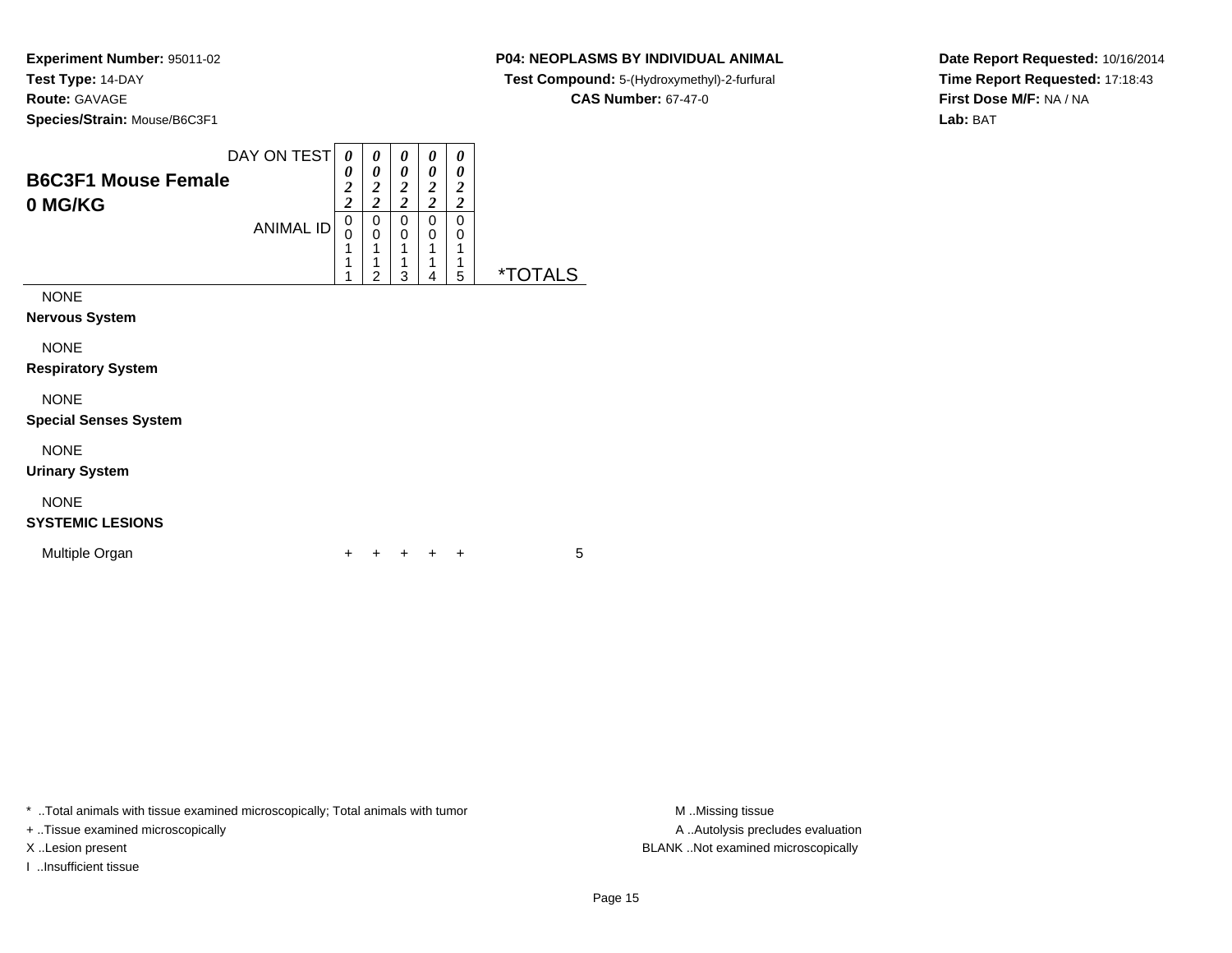I ..Insufficient tissue

**P04: NEOPLASMS BY INDIVIDUAL ANIMAL**

**Test Compound:** 5-(Hydroxymethyl)-2-furfural

**CAS Number:** 67-47-0

**Date Report Requested:** 10/16/2014**Time Report Requested:** 17:18:43**First Dose M/F:** NA / NA**Lab:** BAT

| <b>B6C3F1 Mouse Female</b>                                                                                          | DAY ON TEST      | 0<br>$\pmb{\theta}$                              | 0<br>$\boldsymbol{\theta}$<br>$\overline{\mathbf{c}}$                 | 0<br>$\boldsymbol{\theta}$                                             | 0<br>$\boldsymbol{\theta}$                       | 0<br>$\boldsymbol{\theta}$<br>$\boldsymbol{2}$               |                       |
|---------------------------------------------------------------------------------------------------------------------|------------------|--------------------------------------------------|-----------------------------------------------------------------------|------------------------------------------------------------------------|--------------------------------------------------|--------------------------------------------------------------|-----------------------|
| 94 MG/KG                                                                                                            | <b>ANIMAL ID</b> | $\frac{2}{2}$<br>$\mathbf 0$<br>0<br>1<br>1<br>6 | $\overline{\mathbf{c}}$<br>$\mathbf 0$<br>0<br>1<br>$\mathbf{1}$<br>7 | $\frac{2}{2}$<br>$\mathbf 0$<br>0<br>$\mathbf{1}$<br>$\mathbf{1}$<br>8 | $\frac{2}{2}$<br>$\mathbf 0$<br>0<br>1<br>1<br>9 | $\overline{2}$<br>$\mathbf 0$<br>0<br>$\mathbf{1}$<br>2<br>0 | <i><b>*TOTALS</b></i> |
| <b>Alimentary System</b>                                                                                            |                  |                                                  |                                                                       |                                                                        |                                                  |                                                              |                       |
| Intestine Large, Colon<br>Liver<br>Stomach, Forestomach<br>Stomach, Glandular<br><b>Cardiovascular System</b>       |                  | +<br>$\ddot{}$<br>+<br>$+$                       | +<br>$+$<br>$+$<br>$+$                                                | +<br>$+$<br>$+$<br>$+$                                                 | +<br>$+$<br>$+$                                  | +<br>$\ddot{}$<br>$+$ $+$<br>$\ddot{}$                       | 5<br>5<br>5<br>5      |
| <b>NONE</b><br><b>Endocrine System</b>                                                                              |                  |                                                  |                                                                       |                                                                        |                                                  |                                                              |                       |
| <b>NONE</b><br><b>General Body System</b>                                                                           |                  |                                                  |                                                                       |                                                                        |                                                  |                                                              |                       |
| <b>NONE</b><br><b>Genital System</b>                                                                                |                  |                                                  |                                                                       |                                                                        |                                                  |                                                              |                       |
| <b>NONE</b><br><b>Hematopoietic System</b>                                                                          |                  |                                                  |                                                                       |                                                                        |                                                  |                                                              |                       |
| <b>NONE</b><br><b>Integumentary System</b>                                                                          |                  |                                                  |                                                                       |                                                                        |                                                  |                                                              |                       |
| <b>NONE</b><br><b>Musculoskeletal System</b>                                                                        |                  |                                                  |                                                                       |                                                                        |                                                  |                                                              |                       |
|                                                                                                                     |                  |                                                  |                                                                       |                                                                        |                                                  |                                                              |                       |
| * Total animals with tissue examined microscopically; Total animals with tumor<br>+ Tissue examined microscopically |                  |                                                  |                                                                       |                                                                        |                                                  |                                                              |                       |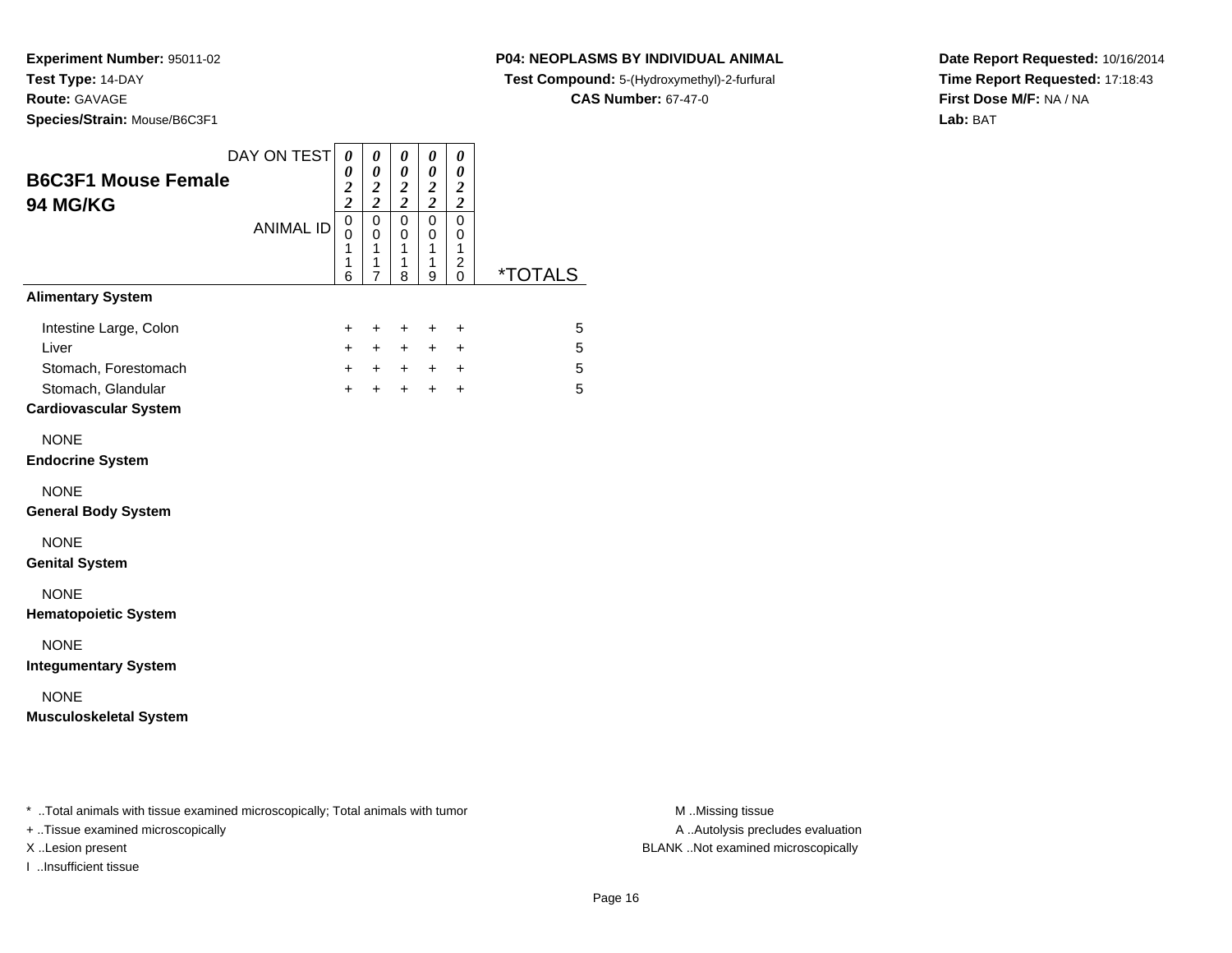### **P04: NEOPLASMS BY INDIVIDUAL ANIMAL**

**Test Compound:** 5-(Hydroxymethyl)-2-furfural

**CAS Number:** 67-47-0

**Date Report Requested:** 10/16/2014**Time Report Requested:** 17:18:43**First Dose M/F:** NA / NA**Lab:** BAT

| <b>B6C3F1 Mouse Female</b><br><b>94 MG/KG</b> | DAY ON TEST<br><b>ANIMAL ID</b> | 0<br>0<br>$\boldsymbol{2}$<br>$\overline{c}$<br>0<br>0 | 0<br>0<br>2<br>$\overline{2}$<br>0<br>0 | 0<br>0<br>2<br>$\overline{c}$<br>0<br>0 | 0<br>0<br>$\boldsymbol{2}$<br>$\overline{c}$<br>0<br>0 | 0<br>0<br>2<br>$\overline{c}$<br>0<br>0 |                       |
|-----------------------------------------------|---------------------------------|--------------------------------------------------------|-----------------------------------------|-----------------------------------------|--------------------------------------------------------|-----------------------------------------|-----------------------|
| <b>NONE</b><br><b>Nervous System</b>          |                                 | 1<br>1<br>6                                            | 1<br>7                                  | 1<br>1<br>8                             | 1<br>1<br>9                                            | 2<br>0                                  | <i><b>*TOTALS</b></i> |
| <b>NONE</b><br><b>Respiratory System</b>      |                                 |                                                        |                                         |                                         |                                                        |                                         |                       |
| <b>NONE</b><br><b>Special Senses System</b>   |                                 |                                                        |                                         |                                         |                                                        |                                         |                       |
| <b>NONE</b>                                   |                                 |                                                        |                                         |                                         |                                                        |                                         |                       |

**Urinary System**

# NONE

### **SYSTEMIC LESIONS**

Multiple Organn  $+$ 

<sup>+</sup> <sup>+</sup> <sup>+</sup> <sup>+</sup> <sup>5</sup>

\* ..Total animals with tissue examined microscopically; Total animals with tumor **M** . Missing tissue M ..Missing tissue

+ ..Tissue examined microscopically

I ..Insufficient tissue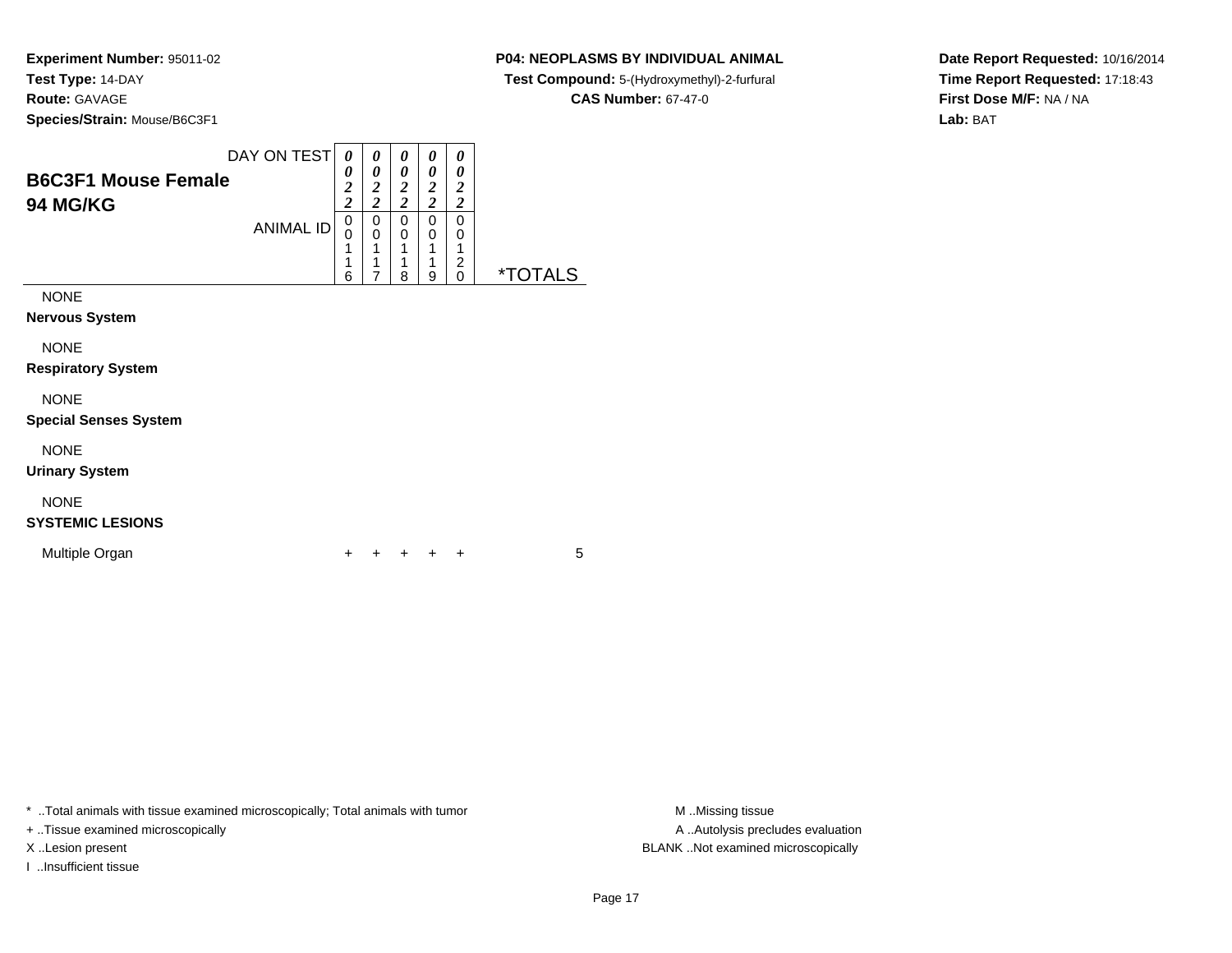**Species/Strain:** Mouse/B6C3F1

### **P04: NEOPLASMS BY INDIVIDUAL ANIMAL**

**Test Compound:** 5-(Hydroxymethyl)-2-furfural

**CAS Number:** 67-47-0

**Date Report Requested:** 10/16/2014**Time Report Requested:** 17:18:43**First Dose M/F:** NA / NA**Lab:** BAT

| <b>B6C3F1 Mouse Female</b><br><b>MG/KG</b><br>188                                                             | DAY ON TEST      | $\boldsymbol{\theta}$<br>0<br>$\frac{2}{2}$                | $\pmb{\theta}$<br>0<br>$\boldsymbol{2}$<br>$\overline{2}$ | 0<br>$\boldsymbol{\theta}$<br>$\frac{2}{2}$       | 0<br>0<br>$\frac{2}{2}$                           | 0<br>0<br>$\boldsymbol{2}$<br>$\overline{c}$            |                       |
|---------------------------------------------------------------------------------------------------------------|------------------|------------------------------------------------------------|-----------------------------------------------------------|---------------------------------------------------|---------------------------------------------------|---------------------------------------------------------|-----------------------|
|                                                                                                               | <b>ANIMAL ID</b> | $\overline{0}$<br>0<br>$\mathbf{1}$<br>$\overline{c}$<br>1 | $\mathbf 0$<br>0<br>1<br>$\frac{2}{2}$                    | $\mathbf 0$<br>0<br>$\mathbf{1}$<br>$\frac{2}{3}$ | $\mathbf 0$<br>0<br>$\mathbf{1}$<br>$\frac{2}{4}$ | $\mathbf 0$<br>0<br>$\mathbf{1}$<br>2<br>$\overline{5}$ | <i><b>*TOTALS</b></i> |
| <b>Alimentary System</b>                                                                                      |                  |                                                            |                                                           |                                                   |                                                   |                                                         |                       |
| Intestine Large, Colon<br>Liver<br>Stomach, Forestomach<br>Stomach, Glandular<br><b>Cardiovascular System</b> |                  | +<br>$\ddot{}$<br>$+$<br>$+$                               | +<br>$+$<br>$+$<br>$+$                                    | $\ddot{}$<br>$+$<br>$+$<br>$+$                    | +<br>$+$<br>$+$<br>$+$                            | $\ddot{}$<br>$\ddot{}$<br>$\ddot{}$<br>$\ddot{}$        | 5<br>5<br>5<br>5      |
| <b>NONE</b><br><b>Endocrine System</b>                                                                        |                  |                                                            |                                                           |                                                   |                                                   |                                                         |                       |
| <b>NONE</b><br><b>General Body System</b>                                                                     |                  |                                                            |                                                           |                                                   |                                                   |                                                         |                       |
| <b>NONE</b><br><b>Genital System</b>                                                                          |                  |                                                            |                                                           |                                                   |                                                   |                                                         |                       |
| <b>NONE</b><br><b>Hematopoietic System</b>                                                                    |                  |                                                            |                                                           |                                                   |                                                   |                                                         |                       |
| <b>NONE</b><br><b>Integumentary System</b>                                                                    |                  |                                                            |                                                           |                                                   |                                                   |                                                         |                       |
| <b>NONE</b><br><b>Musculoskeletal System</b>                                                                  |                  |                                                            |                                                           |                                                   |                                                   |                                                         |                       |
|                                                                                                               |                  |                                                            |                                                           |                                                   |                                                   |                                                         |                       |
| * Total animals with tissue examined microscopically; Total animals with tumor                                |                  |                                                            |                                                           |                                                   |                                                   |                                                         |                       |

+ ..Tissue examined microscopically

I ..Insufficient tissue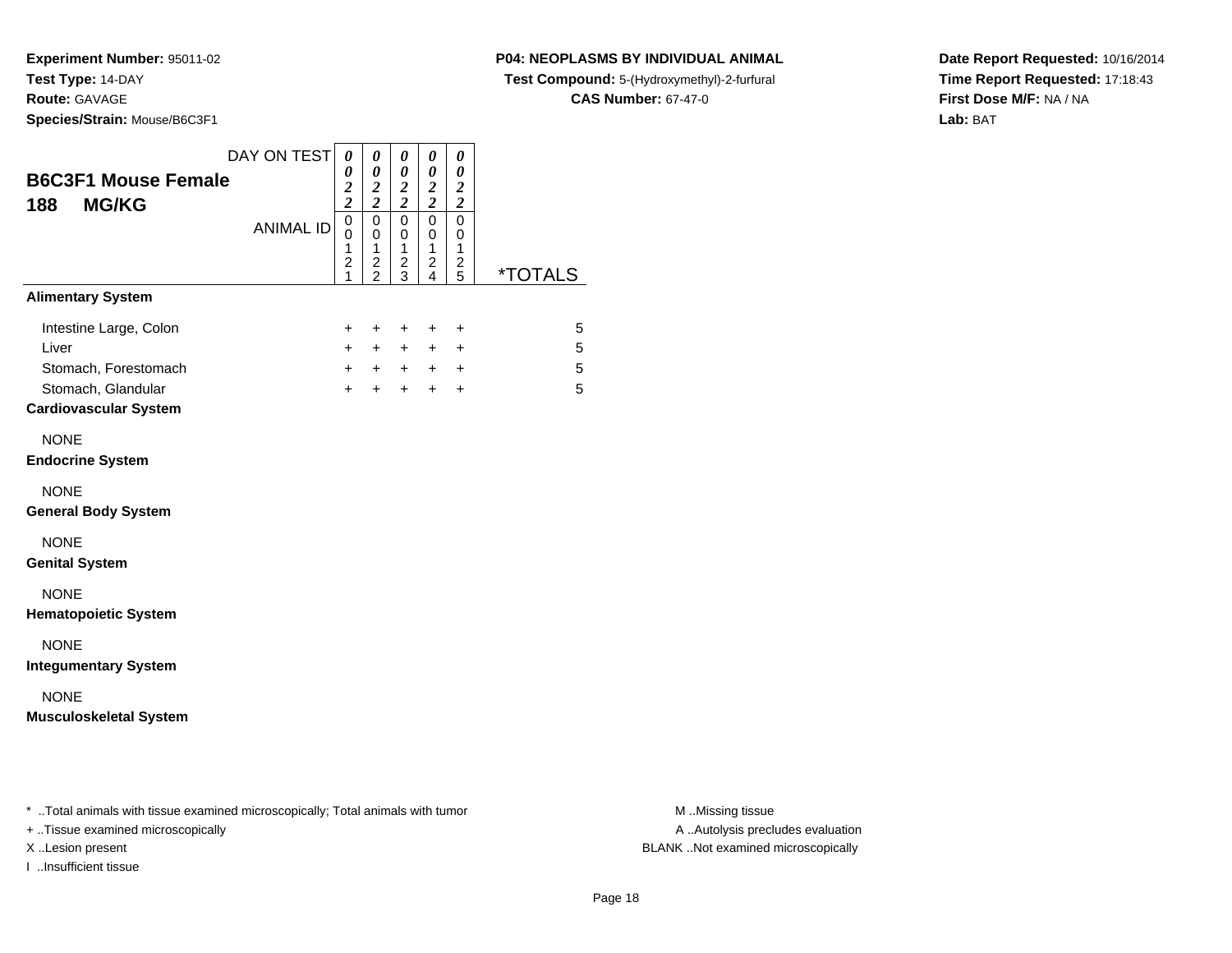### **P04: NEOPLASMS BY INDIVIDUAL ANIMAL**

**Test Compound:** 5-(Hydroxymethyl)-2-furfural

**CAS Number:** 67-47-0

**Date Report Requested:** 10/16/2014**Time Report Requested:** 17:18:43**First Dose M/F:** NA / NA**Lab:** BAT

| <b>B6C3F1 Mouse Female</b><br>188<br><b>MG/KG</b> | DAY ON TEST      | 0<br>0<br>$\boldsymbol{2}$<br>$\overline{\mathbf{c}}$ | 0<br>0<br>$\boldsymbol{2}$<br>$\overline{c}$              | 0<br>0<br>$\boldsymbol{2}$<br>$\overline{c}$ | 0<br>0<br>$\boldsymbol{2}$<br>$\overline{\mathbf{c}}$ | 0<br>0<br>2<br>2 |                       |
|---------------------------------------------------|------------------|-------------------------------------------------------|-----------------------------------------------------------|----------------------------------------------|-------------------------------------------------------|------------------|-----------------------|
|                                                   | <b>ANIMAL ID</b> | 0<br>1<br>$\overline{c}$<br>1                         | 0<br>$\mathbf 0$<br>1<br>$\overline{c}$<br>$\overline{2}$ | 0<br>0<br>1<br>$\overline{c}$<br>3           | 0<br>0<br>2<br>4                                      | 0<br>0<br>2<br>5 | <i><b>*TOTALS</b></i> |
| <b>NONE</b><br>Nervous System                     |                  |                                                       |                                                           |                                              |                                                       |                  |                       |
| <b>NONE</b><br><b>Respiratory System</b>          |                  |                                                       |                                                           |                                              |                                                       |                  |                       |
| <b>NONE</b><br><b>Special Senses System</b>       |                  |                                                       |                                                           |                                              |                                                       |                  |                       |
| <b>NONE</b>                                       |                  |                                                       |                                                           |                                              |                                                       |                  |                       |

**Urinary System**

# NONE

### **SYSTEMIC LESIONS**

Multiple Organn  $+$ 

<sup>+</sup> <sup>+</sup> <sup>+</sup> <sup>+</sup> <sup>5</sup>

\* ..Total animals with tissue examined microscopically; Total animals with tumor **M** . Missing tissue M ..Missing tissue

+ ..Tissue examined microscopically

I ..Insufficient tissue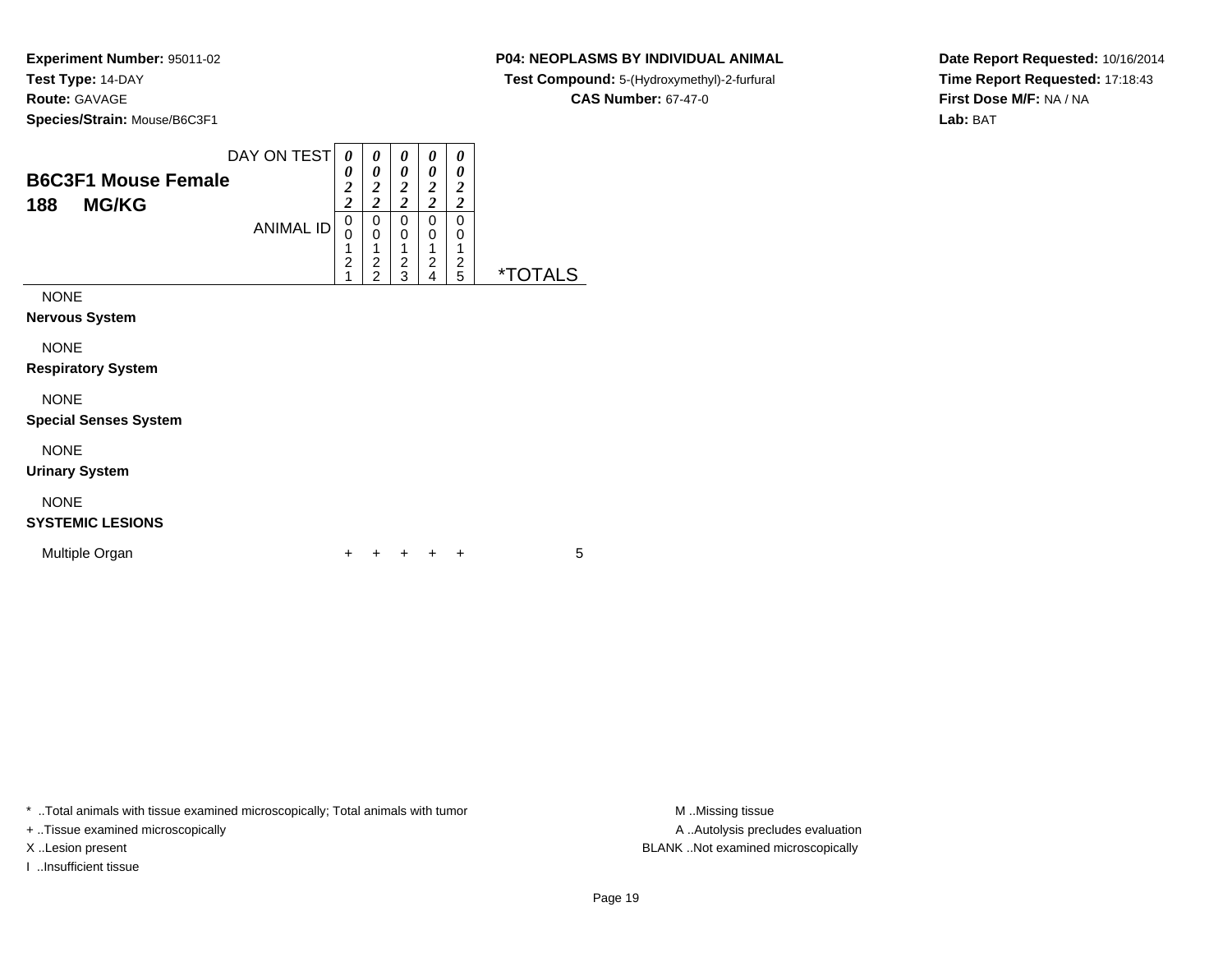**Species/Strain:** Mouse/B6C3F1

I ..Insufficient tissue

### **P04: NEOPLASMS BY INDIVIDUAL ANIMAL**

**Test Compound:** 5-(Hydroxymethyl)-2-furfural

**CAS Number:** 67-47-0

**Date Report Requested:** 10/16/2014**Time Report Requested:** 17:18:43**First Dose M/F:** NA / NA**Lab:** BAT

| <b>B6C3F1 Mouse Female</b><br><b>MG/KG</b><br>375                                                                   | DAY ON TEST      | $\boldsymbol{\theta}$<br>0<br>$\frac{2}{2}$           | 0<br>0<br>$\boldsymbol{2}$<br>$\overline{\mathbf{c}}$ | 0<br>0<br>$\frac{2}{2}$                   | 0<br>0<br>$\boldsymbol{2}$<br>$\overline{\mathbf{c}}$ | 0<br>0<br>$\boldsymbol{2}$<br>$\boldsymbol{2}$ |                       |
|---------------------------------------------------------------------------------------------------------------------|------------------|-------------------------------------------------------|-------------------------------------------------------|-------------------------------------------|-------------------------------------------------------|------------------------------------------------|-----------------------|
|                                                                                                                     | <b>ANIMAL ID</b> | $\mathbf 0$<br>0<br>1<br>$\overline{\mathbf{c}}$<br>6 | $\mathbf 0$<br>0<br>1<br>$\overline{\mathbf{c}}$<br>7 | $\Omega$<br>0<br>1<br>$\overline{c}$<br>8 | $\mathbf 0$<br>0<br>1<br>2<br>9                       | $\mathbf 0$<br>0<br>1<br>3<br>0                | <i><b>*TOTALS</b></i> |
| <b>Alimentary System</b>                                                                                            |                  |                                                       |                                                       |                                           |                                                       |                                                |                       |
| Intestine Large, Colon<br>Liver<br>Stomach, Forestomach<br>Stomach, Glandular<br><b>Cardiovascular System</b>       |                  | +<br>$\ddot{}$<br>$+$<br>$+$                          | +<br>$\ddot{}$                                        | +<br>$+$ $+$<br>$+$ $+$<br>$+$            | +<br>$+$<br>$+$                                       | $\ddot{}$<br>$\ddot{}$<br>$+$ $+$<br>$\ddot{}$ | 5<br>5<br>5<br>5      |
| <b>NONE</b><br><b>Endocrine System</b>                                                                              |                  |                                                       |                                                       |                                           |                                                       |                                                |                       |
| <b>NONE</b><br><b>General Body System</b>                                                                           |                  |                                                       |                                                       |                                           |                                                       |                                                |                       |
| <b>NONE</b><br><b>Genital System</b>                                                                                |                  |                                                       |                                                       |                                           |                                                       |                                                |                       |
| <b>NONE</b><br><b>Hematopoietic System</b>                                                                          |                  |                                                       |                                                       |                                           |                                                       |                                                |                       |
| <b>NONE</b><br><b>Integumentary System</b>                                                                          |                  |                                                       |                                                       |                                           |                                                       |                                                |                       |
| <b>NONE</b><br><b>Musculoskeletal System</b>                                                                        |                  |                                                       |                                                       |                                           |                                                       |                                                |                       |
|                                                                                                                     |                  |                                                       |                                                       |                                           |                                                       |                                                |                       |
| * Total animals with tissue examined microscopically; Total animals with tumor<br>+ Tissue examined microscopically |                  |                                                       |                                                       |                                           |                                                       |                                                |                       |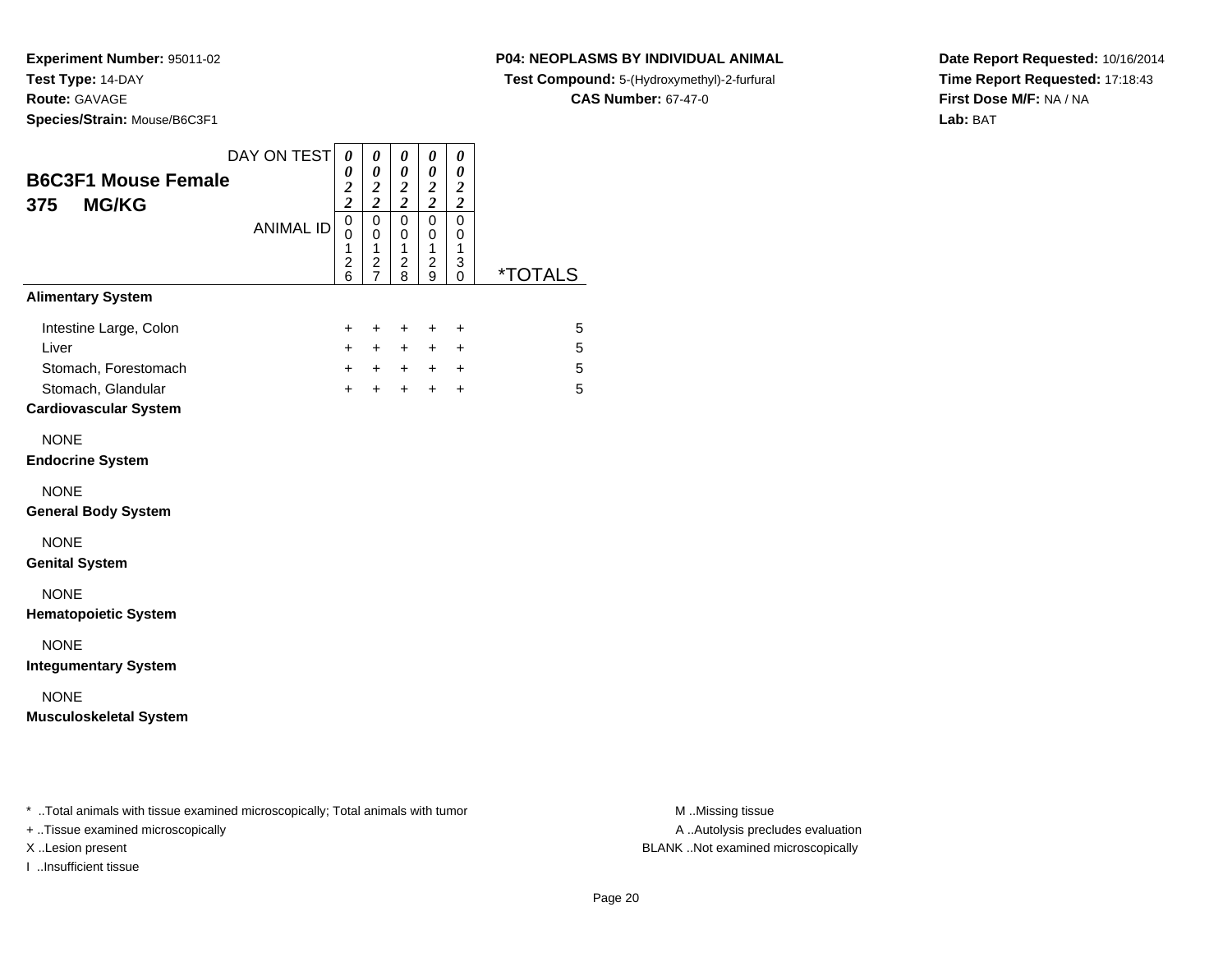### **P04: NEOPLASMS BY INDIVIDUAL ANIMAL**

**Test Compound:** 5-(Hydroxymethyl)-2-furfural

**CAS Number:** 67-47-0

**Date Report Requested:** 10/16/2014**Time Report Requested:** 17:18:43**First Dose M/F:** NA / NA**Lab:** BAT

| <b>B6C3F1 Mouse Female</b><br><b>MG/KG</b><br>375 | DAY ON TEST      | 0<br>0<br>2<br>$\overline{\mathbf{c}}$<br>0 | 0<br>0<br>$\overline{2}$<br>$\overline{\mathbf{c}}$<br>0 | 0<br>0<br>$\overline{\mathbf{2}}$<br>2<br>0 | 0<br>0<br>2<br>$\overline{2}$<br>0 | 0<br>0<br>$\overline{2}$<br>$\overline{2}$<br>0 |                       |
|---------------------------------------------------|------------------|---------------------------------------------|----------------------------------------------------------|---------------------------------------------|------------------------------------|-------------------------------------------------|-----------------------|
|                                                   | <b>ANIMAL ID</b> | 0<br>1<br>2<br>6                            | 0<br>$\overline{2}$                                      | 0<br>2<br>8                                 | 0<br>$\overline{2}$<br>9           | 0<br>1<br>3<br>0                                | <i><b>*TOTALS</b></i> |
| <b>NONE</b>                                       |                  |                                             |                                                          |                                             |                                    |                                                 |                       |
| <b>Nervous System</b>                             |                  |                                             |                                                          |                                             |                                    |                                                 |                       |
| <b>NONE</b>                                       |                  |                                             |                                                          |                                             |                                    |                                                 |                       |
| <b>Respiratory System</b>                         |                  |                                             |                                                          |                                             |                                    |                                                 |                       |
| <b>NONE</b>                                       |                  |                                             |                                                          |                                             |                                    |                                                 |                       |
| <b>Special Senses System</b>                      |                  |                                             |                                                          |                                             |                                    |                                                 |                       |

NONE

**Urinary System**

# NONE

### **SYSTEMIC LESIONS**

Multiple Organn  $+$ 

<sup>+</sup> <sup>+</sup> <sup>+</sup> <sup>+</sup> <sup>5</sup>

\* ..Total animals with tissue examined microscopically; Total animals with tumor **M** . Missing tissue M ..Missing tissue

+ ..Tissue examined microscopically

I ..Insufficient tissue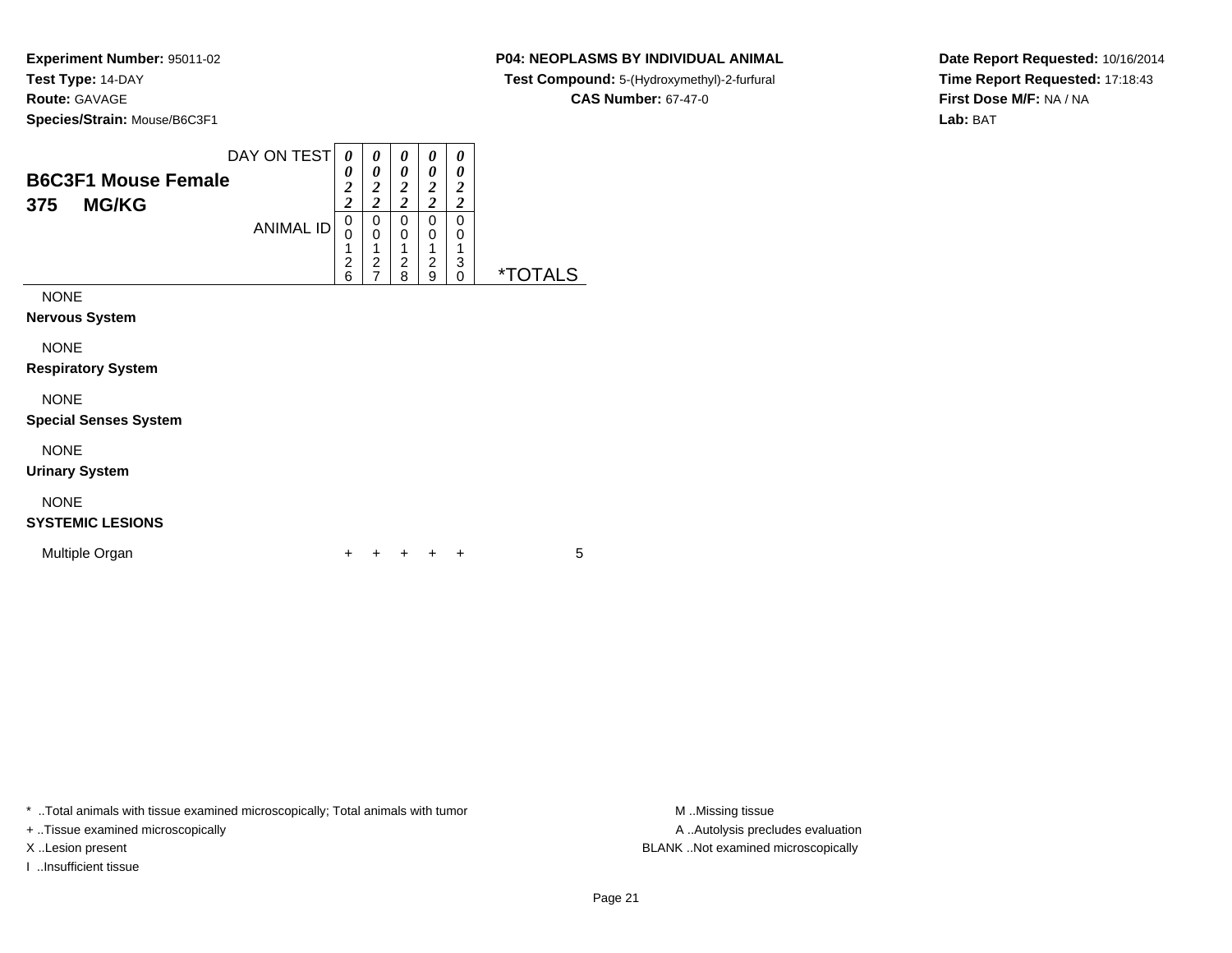**Species/Strain:** Mouse/B6C3F1

I ..Insufficient tissue

### **P04: NEOPLASMS BY INDIVIDUAL ANIMAL**

**Test Compound:** 5-(Hydroxymethyl)-2-furfural

**CAS Number:** 67-47-0

**Date Report Requested:** 10/16/2014**Time Report Requested:** 17:18:43**First Dose M/F:** NA / NA**Lab:** BAT

| <b>B6C3F1 Mouse Female</b><br><b>MG/KG</b><br>750                                                                   | DAY ON TEST      | $\boldsymbol{\theta}$<br>0<br>$\frac{2}{2}$ | $\boldsymbol{\theta}$<br>0<br>$\boldsymbol{2}$<br>$\overline{2}$ | 0<br>$\boldsymbol{\theta}$<br>$\frac{2}{2}$ | 0<br>0<br>$\boldsymbol{2}$<br>$\overline{\mathbf{c}}$ | 0<br>0<br>$\boldsymbol{2}$<br>$\overline{\mathbf{c}}$ |                       |
|---------------------------------------------------------------------------------------------------------------------|------------------|---------------------------------------------|------------------------------------------------------------------|---------------------------------------------|-------------------------------------------------------|-------------------------------------------------------|-----------------------|
|                                                                                                                     | <b>ANIMAL ID</b> | 0<br>0<br>1<br>3<br>1                       | $\mathbf 0$<br>0<br>1<br>3<br>$\overline{2}$                     | $\mathbf 0$<br>0<br>1<br>3<br>3             | $\mathbf 0$<br>0<br>1<br>3<br>4                       | $\mathbf 0$<br>0<br>1<br>3<br>5                       | <i><b>*TOTALS</b></i> |
| <b>Alimentary System</b>                                                                                            |                  |                                             |                                                                  |                                             |                                                       |                                                       |                       |
| Intestine Large, Colon<br>Liver<br>Stomach, Forestomach<br>Stomach, Glandular<br><b>Cardiovascular System</b>       |                  | $\ddot{}$<br>$+$<br>$+$<br>$+$              | $\ddot{}$<br>$\ddot{}$                                           | $\ddot{}$<br>$+$ $+$<br>$+$ $+$<br>$+$      | +<br>$+$<br>$+$                                       | $\ddot{}$<br>$\ddot{}$<br>$+$ $+$<br>$\ddot{}$        | 5<br>5<br>5<br>5      |
| <b>NONE</b><br><b>Endocrine System</b>                                                                              |                  |                                             |                                                                  |                                             |                                                       |                                                       |                       |
| <b>NONE</b><br><b>General Body System</b>                                                                           |                  |                                             |                                                                  |                                             |                                                       |                                                       |                       |
| <b>NONE</b><br><b>Genital System</b>                                                                                |                  |                                             |                                                                  |                                             |                                                       |                                                       |                       |
| <b>NONE</b><br><b>Hematopoietic System</b>                                                                          |                  |                                             |                                                                  |                                             |                                                       |                                                       |                       |
| <b>NONE</b><br><b>Integumentary System</b>                                                                          |                  |                                             |                                                                  |                                             |                                                       |                                                       |                       |
| <b>NONE</b><br><b>Musculoskeletal System</b>                                                                        |                  |                                             |                                                                  |                                             |                                                       |                                                       |                       |
|                                                                                                                     |                  |                                             |                                                                  |                                             |                                                       |                                                       |                       |
| * Total animals with tissue examined microscopically; Total animals with tumor<br>+ Tissue examined microscopically |                  |                                             |                                                                  |                                             |                                                       |                                                       |                       |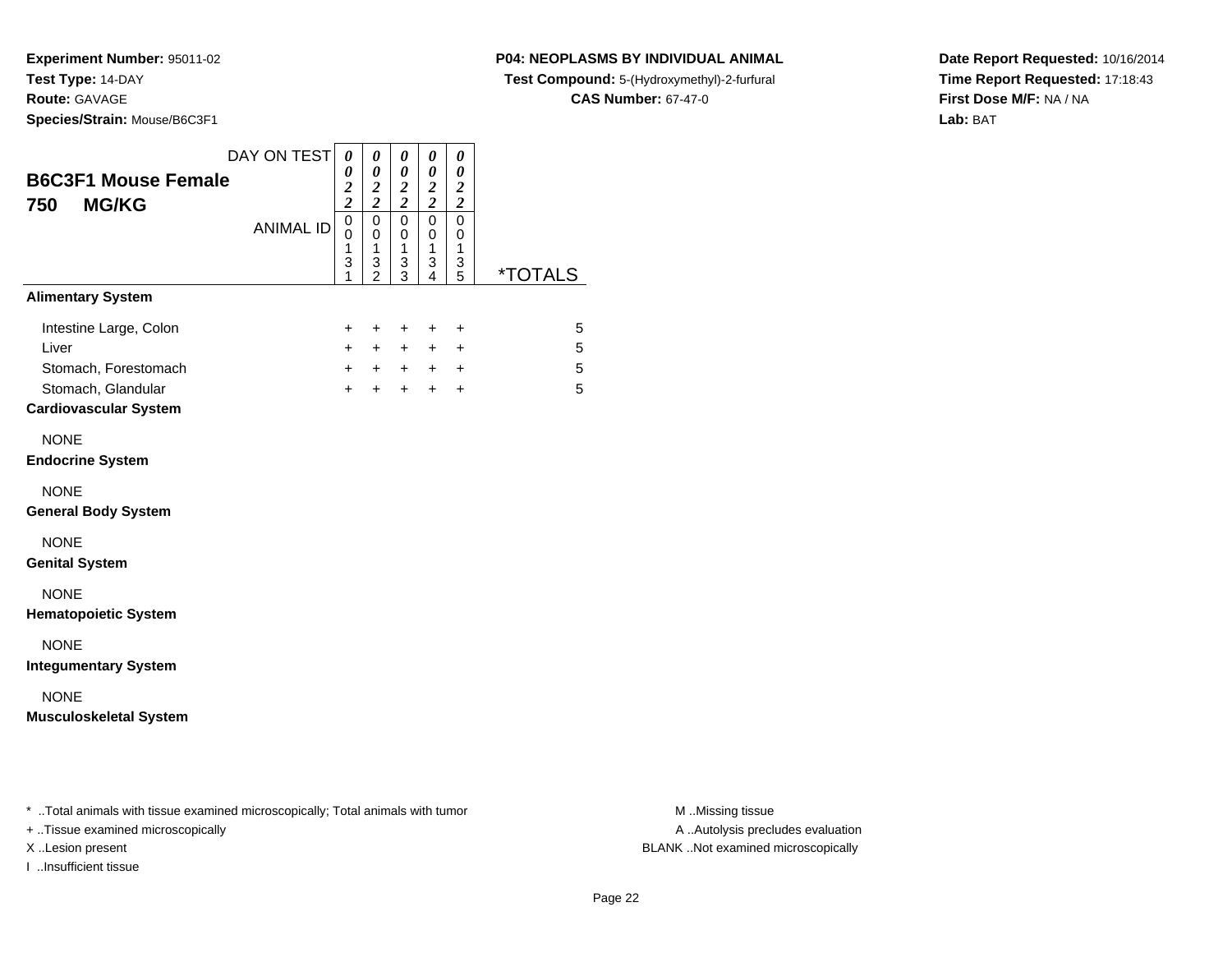### **P04: NEOPLASMS BY INDIVIDUAL ANIMAL**

**Test Compound:** 5-(Hydroxymethyl)-2-furfural

**CAS Number:** 67-47-0

**Date Report Requested:** 10/16/2014**Time Report Requested:** 17:18:43**First Dose M/F:** NA / NA**Lab:** BAT

|                            | DAY ON TEST      | 0                                  | 0                                         | 0                                  | 0                   | 0                   |                       |
|----------------------------|------------------|------------------------------------|-------------------------------------------|------------------------------------|---------------------|---------------------|-----------------------|
| <b>B6C3F1 Mouse Female</b> |                  | 0                                  | 0                                         | 0                                  | 0                   | 0                   |                       |
|                            |                  | $\boldsymbol{2}$<br>$\overline{c}$ | $\overline{\mathbf{c}}$<br>$\overline{2}$ | $\boldsymbol{2}$<br>$\overline{c}$ | 2<br>$\overline{c}$ | 2<br>$\overline{c}$ |                       |
| <b>MG/KG</b><br>750        |                  | 0                                  | 0                                         | 0                                  | 0                   | 0                   |                       |
|                            | <b>ANIMAL ID</b> | 0                                  | 0                                         | 0                                  | 0                   | 0                   |                       |
|                            |                  | 1                                  | 1                                         | 1                                  | 1                   |                     |                       |
|                            |                  | 3<br>1                             | 3<br>$\overline{c}$                       | 3<br>3                             | 3<br>4              | 3<br>5              | <i><b>*TOTALS</b></i> |
|                            |                  |                                    |                                           |                                    |                     |                     |                       |
| <b>NONE</b>                |                  |                                    |                                           |                                    |                     |                     |                       |
| Nervous System             |                  |                                    |                                           |                                    |                     |                     |                       |
| <b>NONE</b>                |                  |                                    |                                           |                                    |                     |                     |                       |
|                            |                  |                                    |                                           |                                    |                     |                     |                       |
| <b>Respiratory System</b>  |                  |                                    |                                           |                                    |                     |                     |                       |
| <b>NONE</b>                |                  |                                    |                                           |                                    |                     |                     |                       |
| Special Senses System      |                  |                                    |                                           |                                    |                     |                     |                       |
| <b>NONE</b>                |                  |                                    |                                           |                                    |                     |                     |                       |

**Urinary System**

# NONE

### **SYSTEMIC LESIONS**

Multiple Organn  $+$ 

<sup>+</sup> <sup>+</sup> <sup>+</sup> <sup>+</sup> <sup>5</sup>

\* ..Total animals with tissue examined microscopically; Total animals with tumor **M** . Missing tissue M ..Missing tissue

+ ..Tissue examined microscopically

I ..Insufficient tissue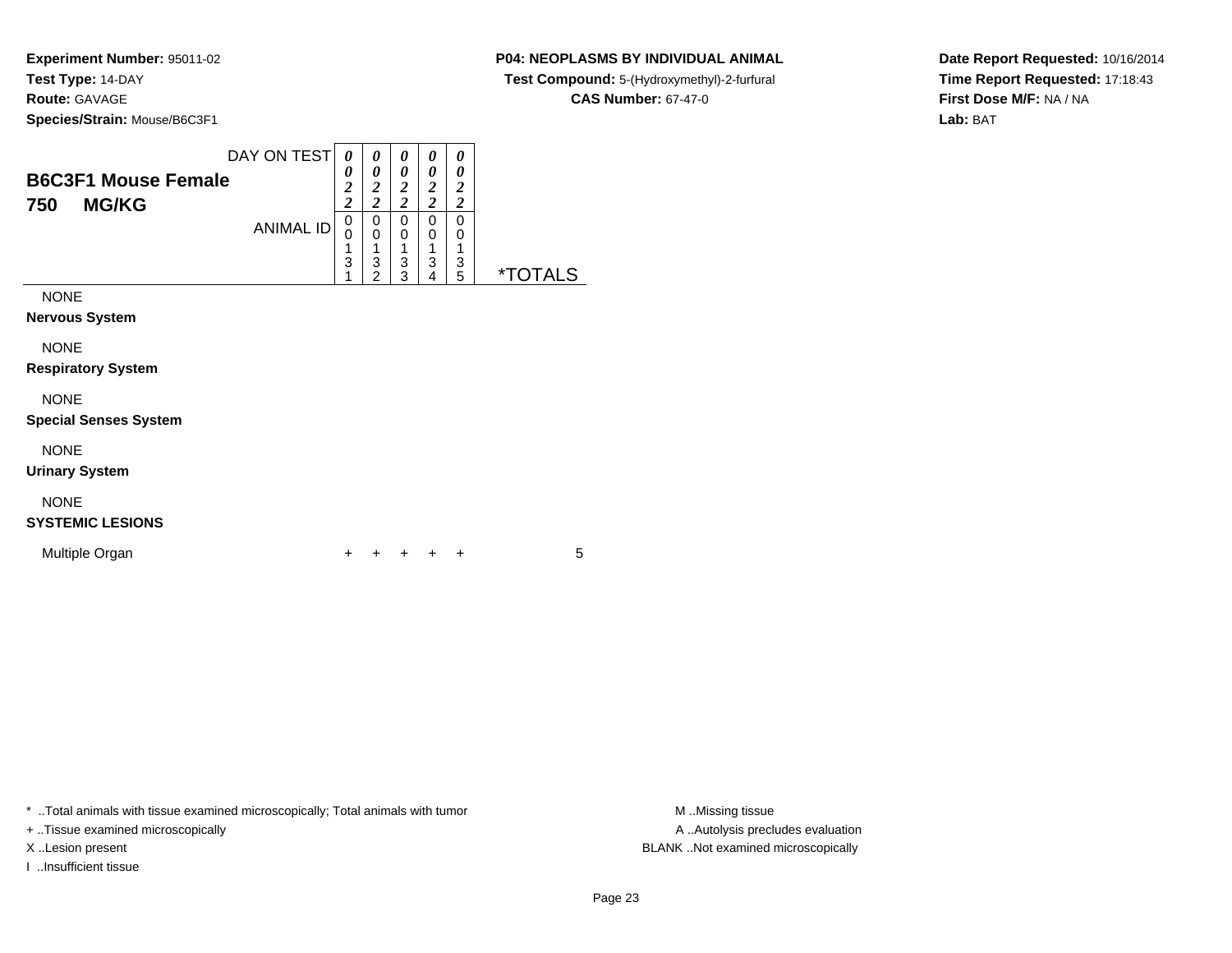### **P04: NEOPLASMS BY INDIVIDUAL ANIMAL**

**Test Compound:** 5-(Hydroxymethyl)-2-furfural

**CAS Number:** 67-47-0

**Date Report Requested:** 10/16/2014**Time Report Requested:** 17:18:43**First Dose M/F:** NA / NA**Lab:** BAT

| <b>B6C3F1 Mouse Female</b><br>1500<br><b>MG/KG</b>                             | DAY ON TEST<br><b>ANIMAL ID</b> | $\pmb{\theta}$<br>0<br>$\overline{\mathbf{c}}$<br>$\overline{2}$<br>$\mathbf 0$<br>0<br>1 | 0<br>$\pmb{\theta}$<br>$\boldsymbol{\theta}$<br>8<br>$\pmb{0}$<br>$\mathbf 0$<br>$\mathbf{1}$ | 0<br>$\pmb{\theta}$<br>$\pmb{\theta}$<br>9<br>$\mathsf 0$<br>$\pmb{0}$<br>1 | $\pmb{\theta}$<br>$\pmb{\theta}$<br>$\pmb{\theta}$<br>$\pmb{8}$<br>$\mathsf 0$<br>$\mathbf 0$<br>1 | 0<br>$\pmb{\theta}$<br>$\boldsymbol{2}$<br>$\boldsymbol{2}$<br>$\overline{0}$<br>0<br>1 |                       |                  |
|--------------------------------------------------------------------------------|---------------------------------|-------------------------------------------------------------------------------------------|-----------------------------------------------------------------------------------------------|-----------------------------------------------------------------------------|----------------------------------------------------------------------------------------------------|-----------------------------------------------------------------------------------------|-----------------------|------------------|
|                                                                                |                                 | 3<br>6                                                                                    | $\ensuremath{\mathsf{3}}$<br>7                                                                | $\ensuremath{\mathsf{3}}$<br>8                                              | $\ensuremath{\mathsf{3}}$<br>9                                                                     | $\overline{\mathbf{4}}$<br>0                                                            | <i><b>*TOTALS</b></i> |                  |
| <b>Alimentary System</b>                                                       |                                 |                                                                                           |                                                                                               |                                                                             |                                                                                                    |                                                                                         |                       |                  |
| Intestine Large, Colon                                                         |                                 | +                                                                                         | +                                                                                             | +                                                                           | +                                                                                                  | $\mathbf +$                                                                             | 5                     |                  |
| Liver                                                                          |                                 | $\ddot{}$                                                                                 | $\ddot{}$                                                                                     | $+$                                                                         | $+$                                                                                                | +                                                                                       | 5                     |                  |
| Stomach, Forestomach                                                           |                                 | $+$                                                                                       | $+$                                                                                           | $+$                                                                         | $+$                                                                                                | $\ddot{}$                                                                               | 5                     |                  |
| Stomach, Glandular                                                             |                                 | $+$                                                                                       | $\ddot{}$                                                                                     | $+$                                                                         | $+$                                                                                                | $\ddot{}$                                                                               | 5                     |                  |
| <b>Cardiovascular System</b>                                                   |                                 |                                                                                           |                                                                                               |                                                                             |                                                                                                    |                                                                                         |                       |                  |
| <b>NONE</b>                                                                    |                                 |                                                                                           |                                                                                               |                                                                             |                                                                                                    |                                                                                         |                       |                  |
| <b>Endocrine System</b>                                                        |                                 |                                                                                           |                                                                                               |                                                                             |                                                                                                    |                                                                                         |                       |                  |
| <b>NONE</b>                                                                    |                                 |                                                                                           |                                                                                               |                                                                             |                                                                                                    |                                                                                         |                       |                  |
| <b>General Body System</b>                                                     |                                 |                                                                                           |                                                                                               |                                                                             |                                                                                                    |                                                                                         |                       |                  |
| <b>NONE</b>                                                                    |                                 |                                                                                           |                                                                                               |                                                                             |                                                                                                    |                                                                                         |                       |                  |
| <b>Genital System</b>                                                          |                                 |                                                                                           |                                                                                               |                                                                             |                                                                                                    |                                                                                         |                       |                  |
| <b>NONE</b>                                                                    |                                 |                                                                                           |                                                                                               |                                                                             |                                                                                                    |                                                                                         |                       |                  |
| <b>Hematopoietic System</b>                                                    |                                 |                                                                                           |                                                                                               |                                                                             |                                                                                                    |                                                                                         |                       |                  |
| <b>NONE</b>                                                                    |                                 |                                                                                           |                                                                                               |                                                                             |                                                                                                    |                                                                                         |                       |                  |
| <b>Integumentary System</b>                                                    |                                 |                                                                                           |                                                                                               |                                                                             |                                                                                                    |                                                                                         |                       |                  |
| <b>NONE</b>                                                                    |                                 |                                                                                           |                                                                                               |                                                                             |                                                                                                    |                                                                                         |                       |                  |
| <b>Musculoskeletal System</b>                                                  |                                 |                                                                                           |                                                                                               |                                                                             |                                                                                                    |                                                                                         |                       |                  |
|                                                                                |                                 |                                                                                           |                                                                                               |                                                                             |                                                                                                    |                                                                                         |                       |                  |
|                                                                                |                                 |                                                                                           |                                                                                               |                                                                             |                                                                                                    |                                                                                         |                       |                  |
| * Total animals with tissue examined microscopically; Total animals with tumor |                                 |                                                                                           |                                                                                               |                                                                             |                                                                                                    |                                                                                         |                       | M Missing tissue |

+ ..Tissue examined microscopically

I ..Insufficient tissue